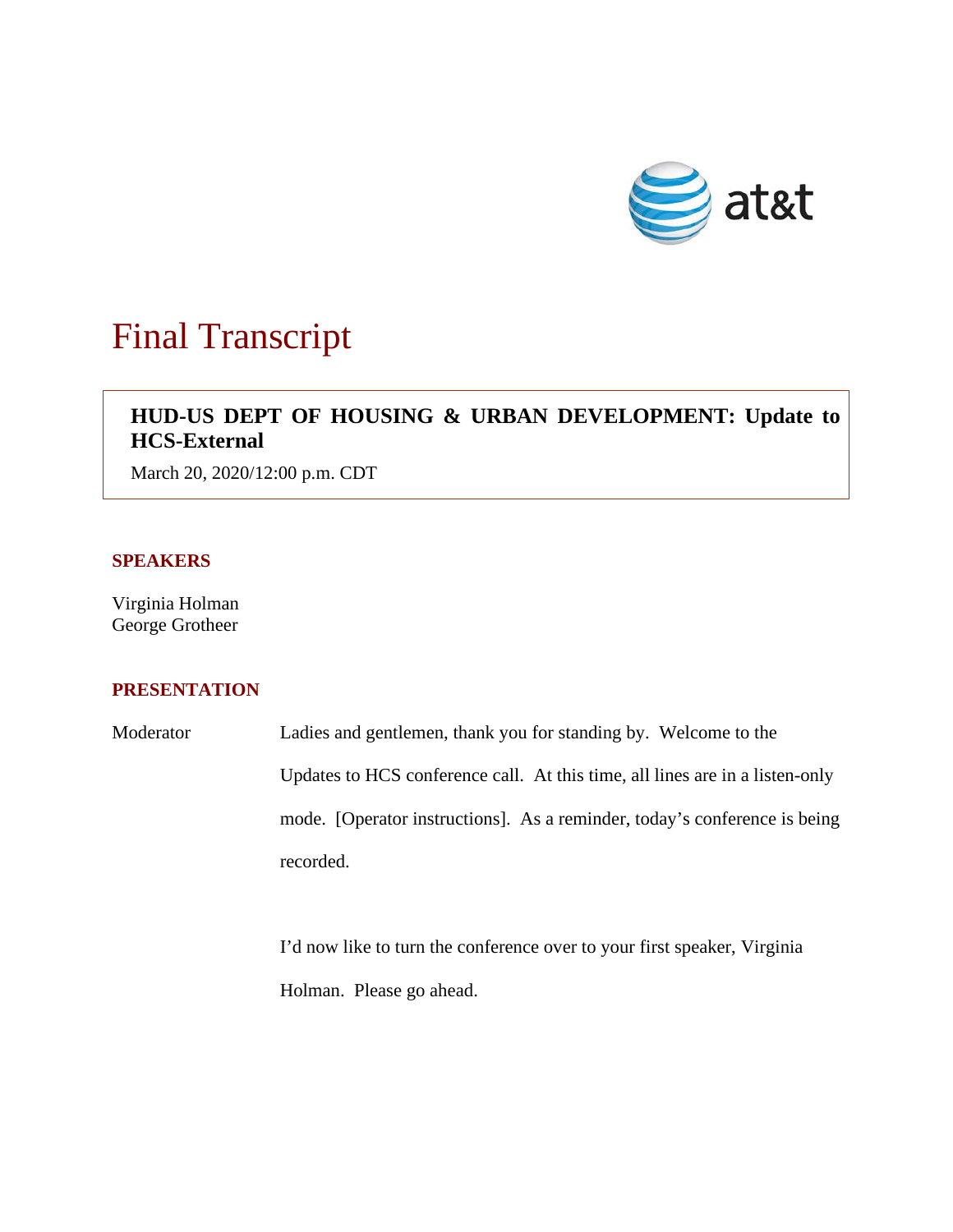Virginia Thank you very much, and welcome, everybody, to today's webinar where we're going to update you on changes and improvements to HCS. Before I turn you over to our main speaker, I would like to go over some logistics.

> As the operator said, the audio is being recorded. We will be posting a playback number for the audio, the PowerPoint, and a transcript in the archives on HUD Exchange, and that usually takes about seven to ten days, although AT&T has told us because of the coronavirus situation, they're taking longer to do many of their tasks, so we'll get it up as soon as we can.

The Training Digest on HUD Exchange will be updated when the webinar is posted. I did send out handouts this morning to everyone who had registered. They're also available in the panel on the right hand side under Handouts. You just need to click on it, and it will download.

Because of the number of people that we have, we will not be taking live questions today, but we do have a number of other ways that you can ask your questions because they really are important to us. Again, the panel on the right hand side of your screen has a box labeled Questions. If you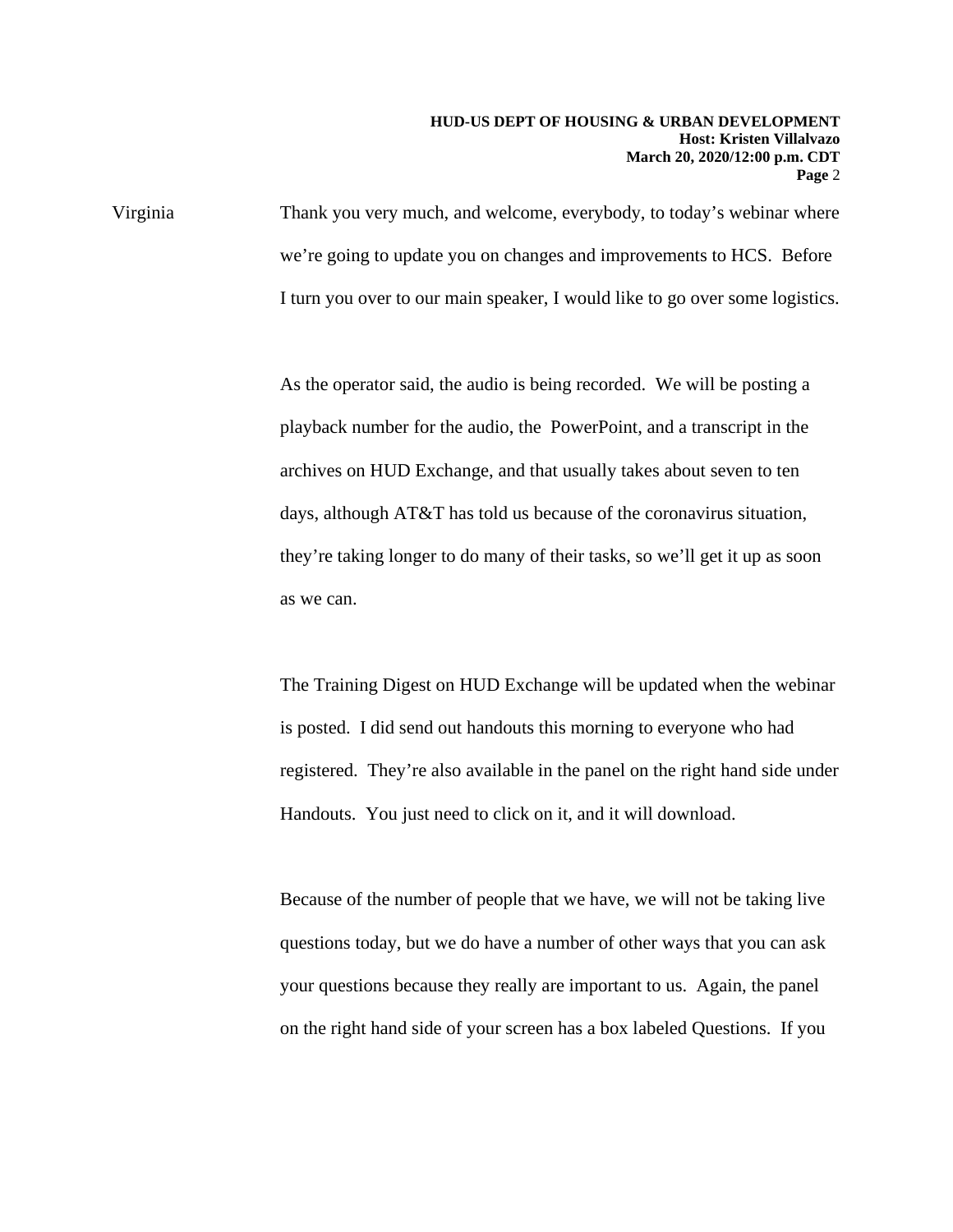just enter it where it says Enter a Question, we'll be monitoring those questions, and I'll give them to George as they become appropriate.

Also, after the webinar is over, and at any time in the future, you can send an email to housing.counseling@hud.gov, and just put the webinar topic in the topic line so that we can get you to the right person.

If you have logged on to the webinar, you will receive a certificate of training from GoToWebinar usually within about 48 hours. You need to print that and save it for your records. We will have no record of those certificates.

Also, after this webinar is posted in the archives and all our other webinars, you'll be able to go to HUD Exchange into the archives, select the webinar you want to listen to, and you will be able to select a button that says Get Credit, and your HUD Exchange account transcripts will be saved that way.

The Training Digest is something that we would hope you would look at regularly on HUD Exchange. It gives you all the training that we have scheduled in the upcoming future. Just to let you know that at this point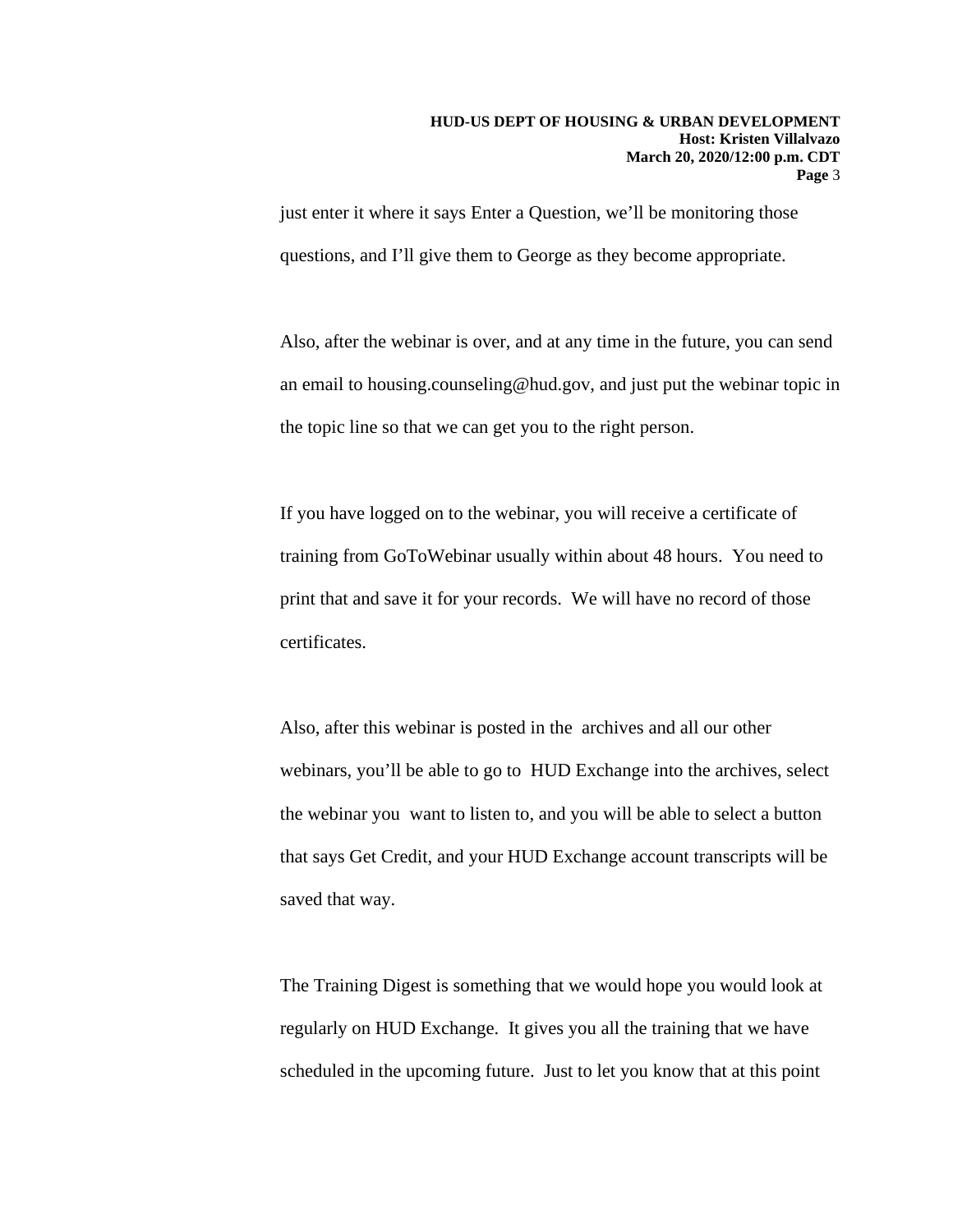most of the in-person training has been cancelled because of COVID-19. We're keeping everybody up to date on that, but watch the Digest for what's coming available.

Again, how to find us, hudexchange.info is our main HUD Exchange page, so if you have not already bookmarked that, go ahead, and do that, and then as I said, housing.counseling@hud.gov for any questions or comments.

At this point, let me turn it over to George Grotheer who is our main speaker. It's all yours, George.

George Thank you, Virginia, and welcome, everyone. I work inside the Office of Housing Counseling, the project manager for the housing counseling system.

> This presentation is intended for both HUD and agency personnel. I will come across some slides that are intended strictly for the HUD user, but it's important for the agency personnel to be familiar with how this information is gathered and how it's presented so that when you're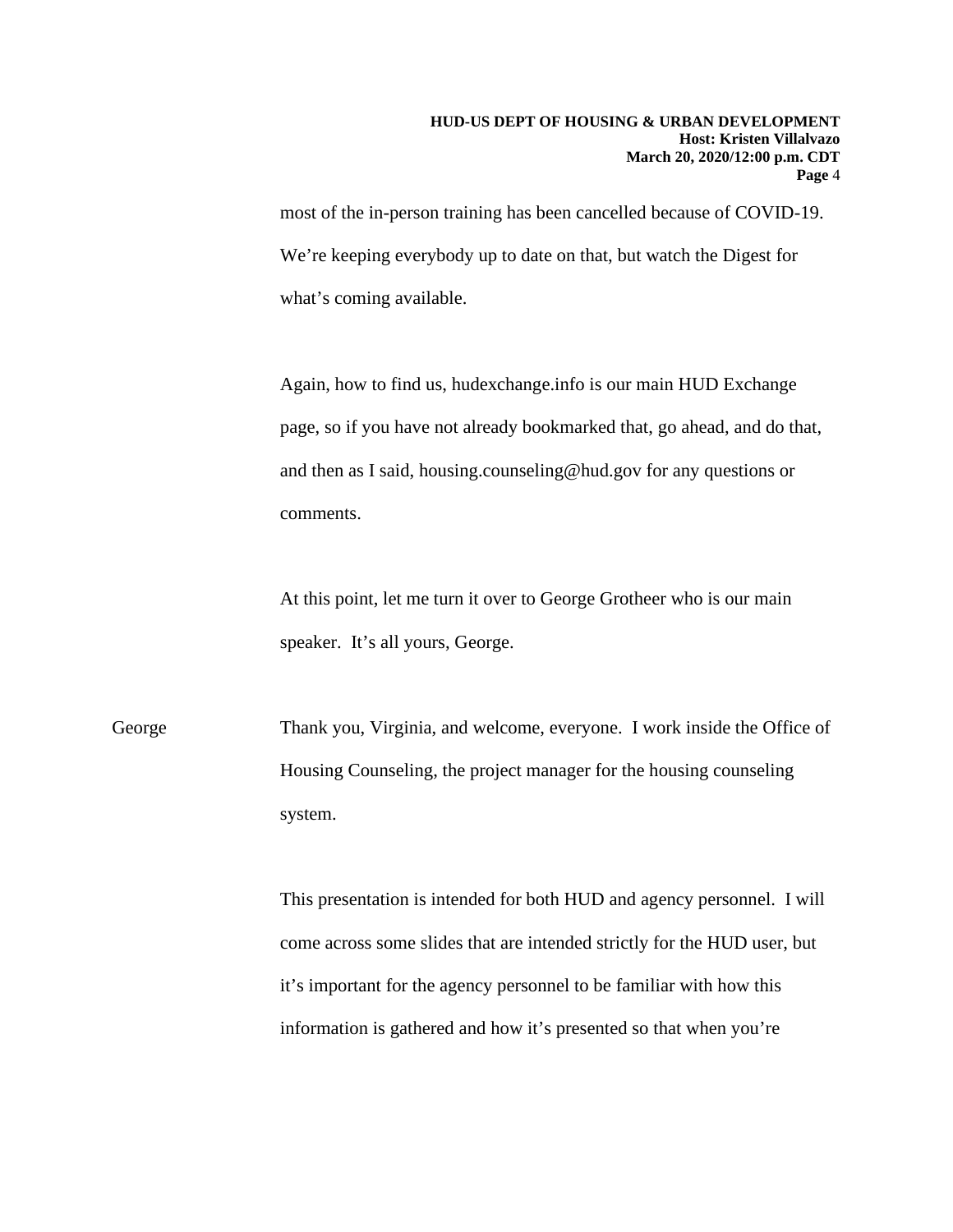reviewing your profiles, you have a better understanding of the information presented.

So, when I go through these particular slides, just be aware of that. You may not have responsibility to understand the functionality, but it's good to know how that information is posted.

We're pretty excited about this release because it's now been two weeks since it was in production on the  $10<sup>th</sup>$  of March when we released it, and I'm assuming that all, if not most of you, probably have already seen the difference. Because there's a different look to it, my concern was some of you may be a little concerned at what's different, what's new, what's going on.

I just want to reassure you that the functionality is still the same. You still have the ability to access HCS and manually input your data. We prefer, and it's required that you do download your data to the profile using your client management system, CMS, of your choice, but there are some changes, and because it looks a little bit different, I thought let's just go through it and give a presentation so you have a better understanding and feel of how things are.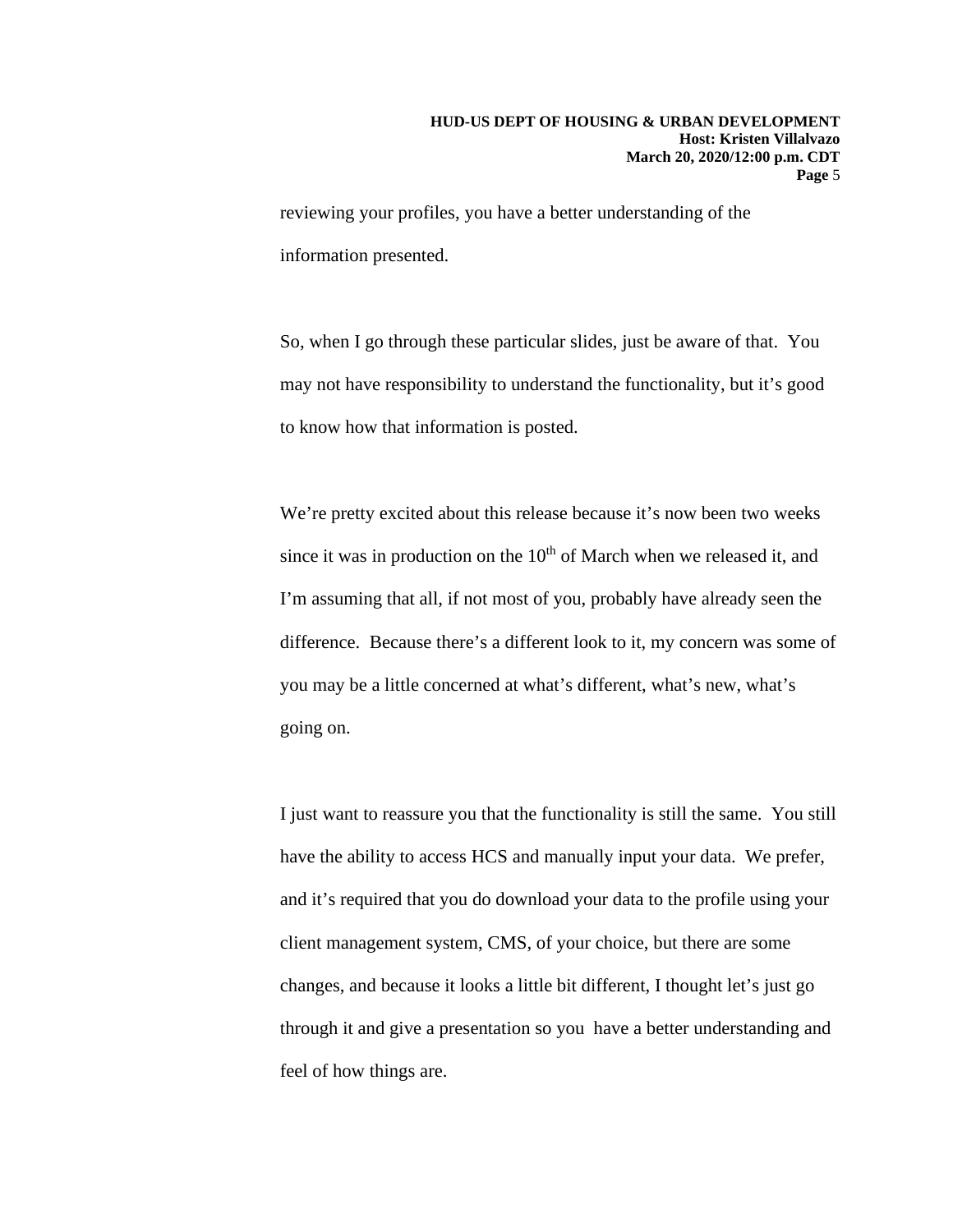Why did we do this? Why did we make this particular change? We've been working to put in new enhancements over the years, so we got to the point where the coding behind the profile page got a little bit messy and complicated. We decided to clean it up, remove it, and bring in a new code, update it. As a benefit, it has a cleaner look, we grouped them a little bit better, we enhanced it, and also, too, you probably have been navigating through it a little easier, and I hope you find that this is beneficial.

The enhancements I will particularly talk about are the eight bullets on top, and I'll go over each one of those. They'll be presented in your profile tabs, all of your profile tabs except for the last one, the Client/Counselor tab.

First, as you go to a new profile, new profiles begin at the beginning when we create a new agency. Now, this is the HUD-only feature, but agencies need to know when you present to us your information to come onboard, this is where we collect it. We still pull it down from the same site that's on there. This is our menu that the HUD user has, and from there we have a new look from the intake [indiscernible] versus the old.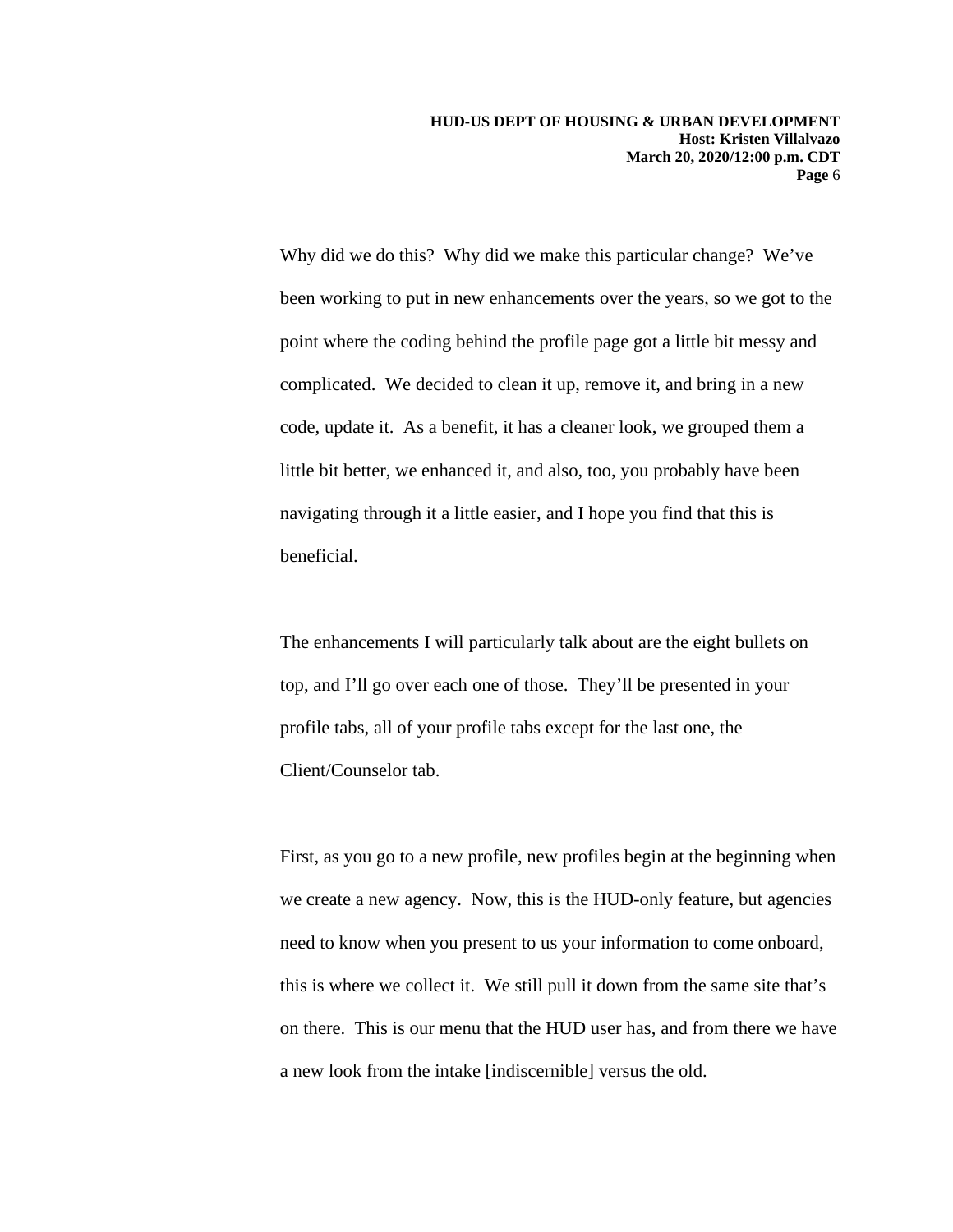What we tried to do is clean that up a little bit, and we tried to make it a little bit more efficient. You can see from this, if you're an agency user, the information that's required when you come onboard as a new agency.

We're going to go over a few of these changes on this page, and we'll be discussing how to input their parent organization or affiliation, [indiscernible] temporary affiliation, put a checkmark. Validating emails and addresses, and when we put it in the previous fiscal year removing the public display option.

First, when we go into the profile, we put in the parent organization. Then, we click on this search function, the magnifying glass. This allows the system to take that ID, compare it to our database of the appropriate parent type and parent name, as you can see on the slide. When that comes up, it validates it, and we're good.

The next thing we did was did remove the temporary affiliate. Many of you who are agency users, you probably noticed this little temporary affiliate checkmark there. In all honesty, it was not used properly, if used at all, and it was a static data element. There was no logic beyond it, so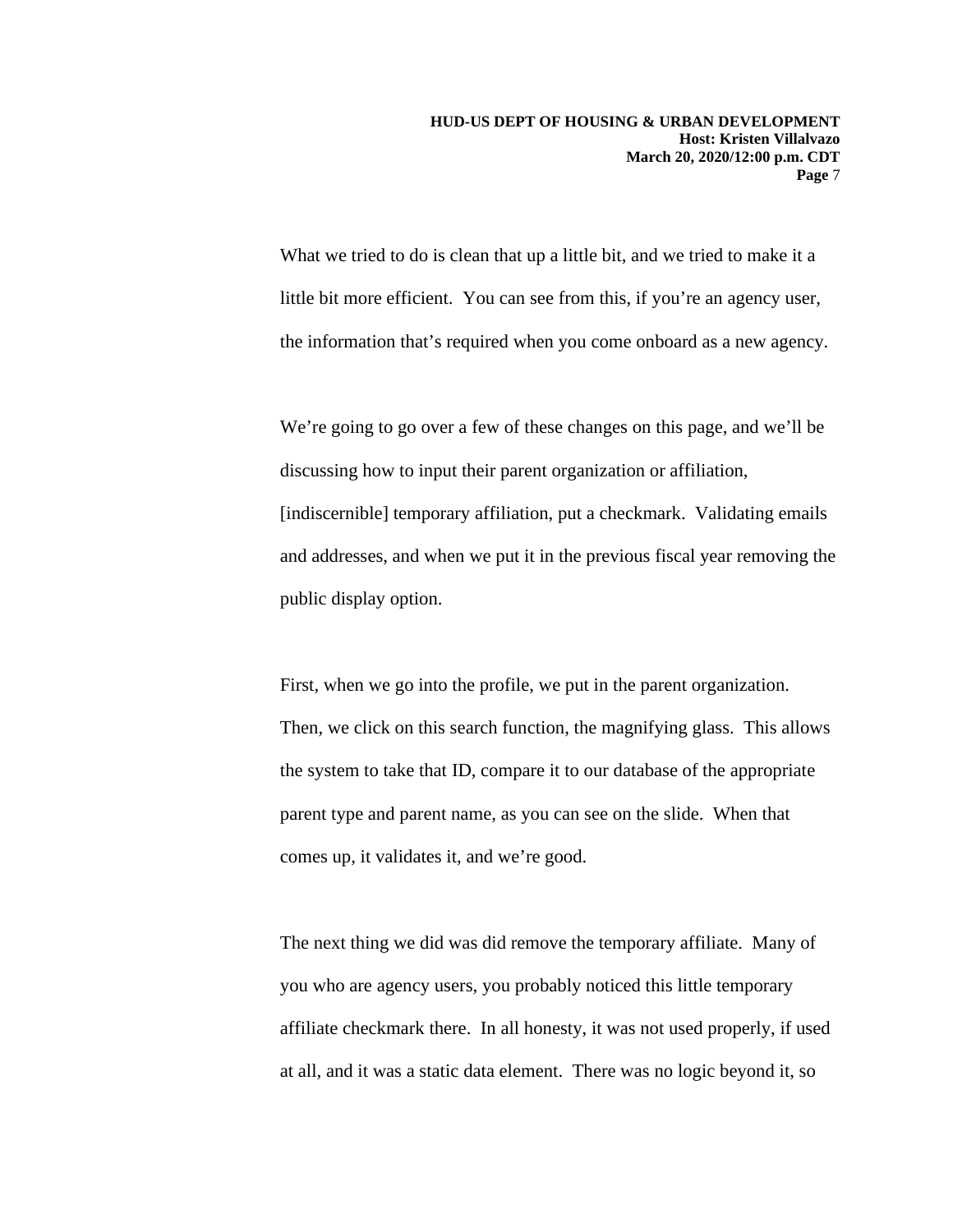we decided to remove it. We know by the agency types how that relationship with the parent is by the agency type: locals or temporary, branches and affiliates, or subgrantees or permanent assignments to agencies. So, we don't need to have this image either. I removed it.

Next we put an email. Communication with the agencies is of the utmost importance. We do that in a variety of things, like we advertised this presentation to everyone. We send out grant information and grant confirmations. When we do quarterly reports, now they have two correspondences. Anything, we rely on the emails, so we have to make sure it's accurate and we have a validation button. When we press on it, the system gives us feedback whether it's good or not good.

Now, when we're checking for the emails, we don't really check and ping to it to see if it actually comes back as a valid email. We'd like to. We're not that sophisticated. We check in two senses. It is a correct format? Is it a correct domain?

So, if the email does go out and comes back with an error, and your POC contacts you somehow maybe by phone saying, "Hey, why is this not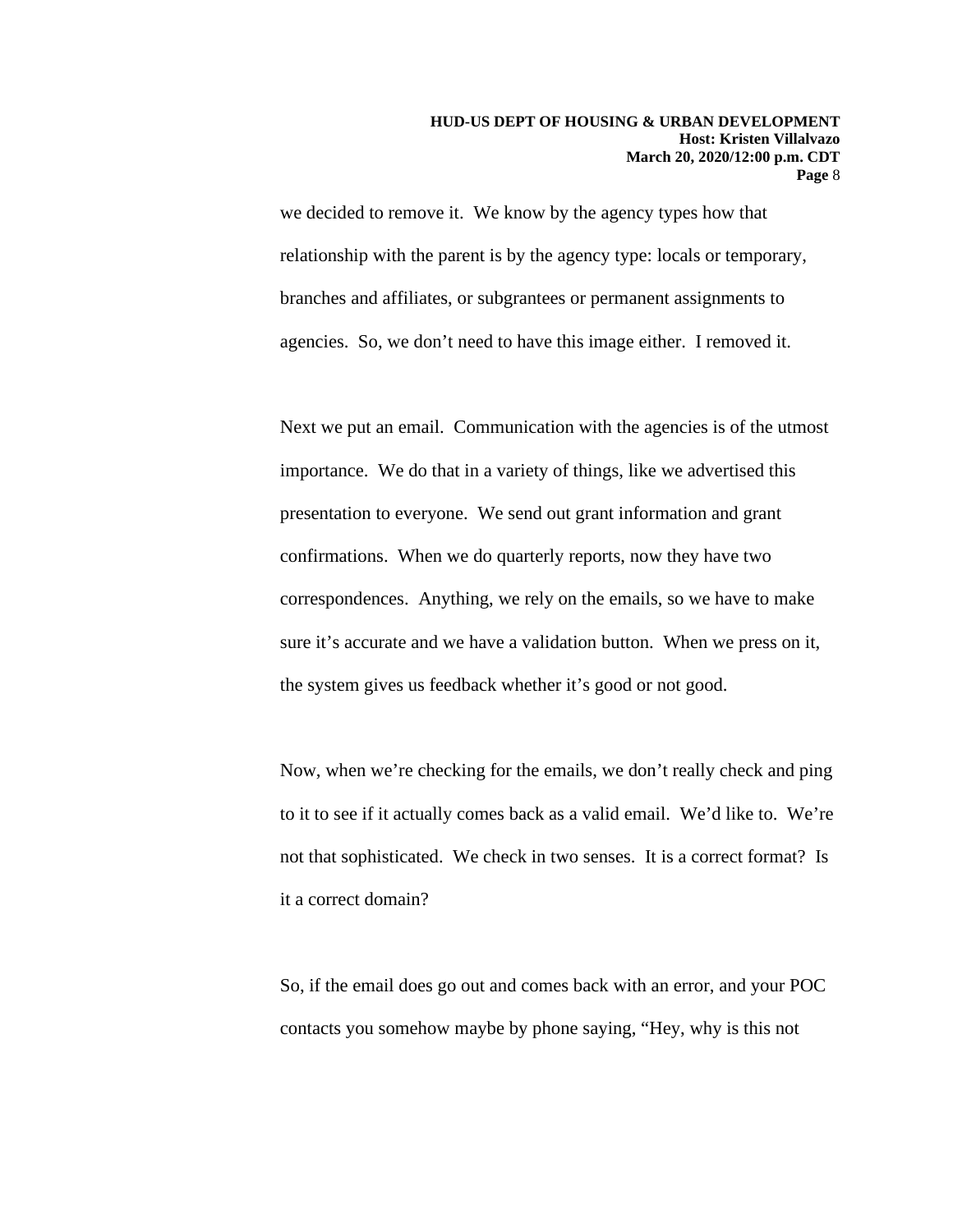correct, you'll understand that maybe the front end of the address may have not been typed out correctly.

For HUD users if it comes back as error, also too, you may want to check if this is still a valid email because personnel do move from agency to agency.

In posting the addresses, we recognize there are needs for two types of addresses. One is the physical address, where the building is actually located, the office. The other may be a mailing address. If it's a PO Box, that's where that information goes. No PO Box information should be in physical address, only the actual address. To make it simple if it's the same, both the physical and mailing addresses are the same, we have a feature to allow you to click it, and it transposes that information over cleanly. This avoids retyping errors and saves time.

The next thing we have is that when you're looking at these addresses, and this is also for the agencies to make sure even when you're in your profile we like to standardize that address one, the first line is the street address. Sometimes we have people putting their suites in there, the building name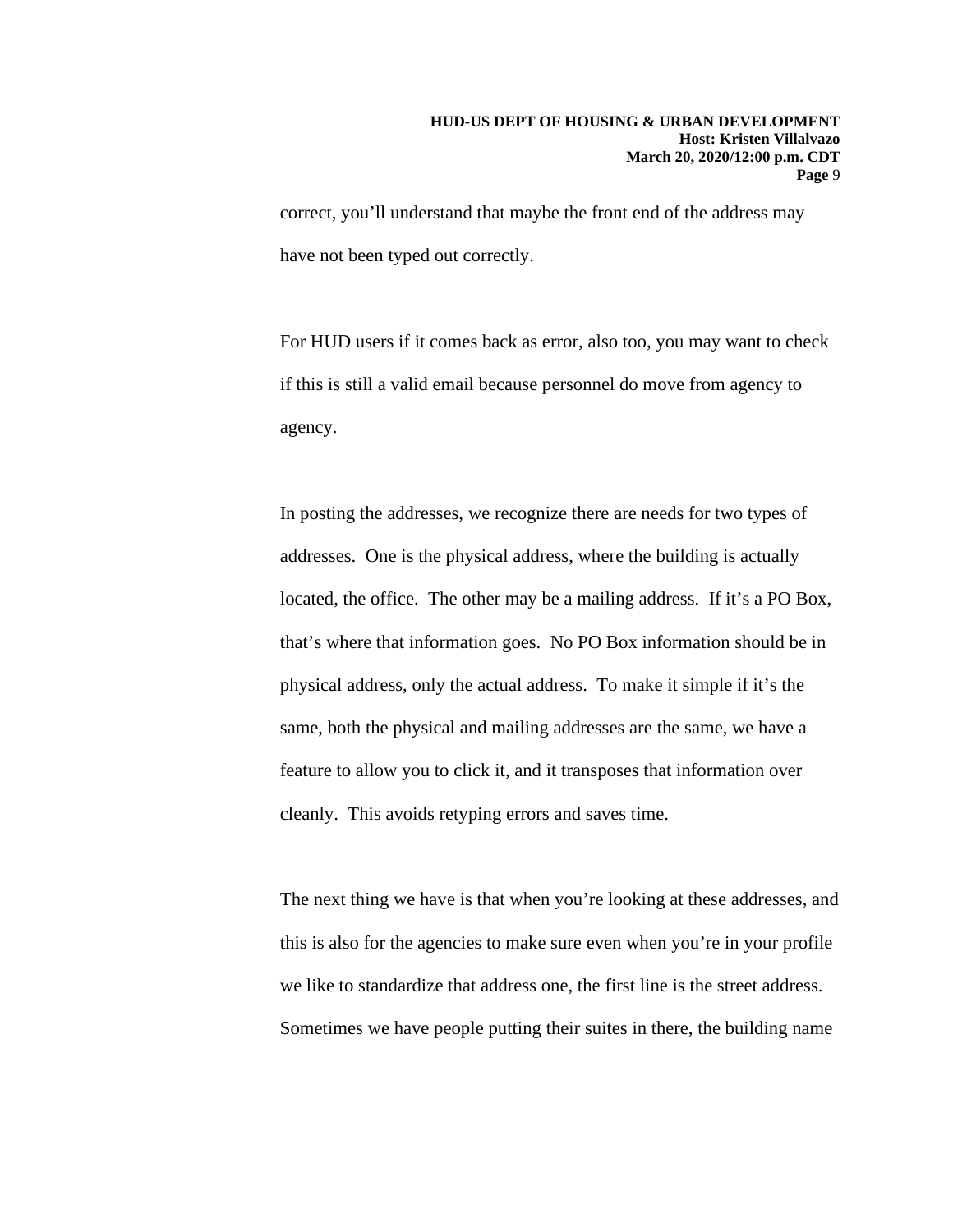in there, and as we do our validation on the address, sometimes we get an error because the system looks at that line first.

The second line can be used for that room or suite number, and third can be the building name, and so forth and so on. So, you can see how it's built. That's why we have those available positions to allow you to adequately describe your address.

Next is the prior year. Sometimes, by the time we're notified to post a new agency, let's say it's October when we get notification, the reality is that the agency came into existence in the previous fiscal year, August, September.

In order for us to make sure we can post this correctly, because all our agency profiles are fiscal year-based, just like the 9902; 9902s are formatted to fit the fiscal year, and so are the profiles, so that they would be a one-on-one match. If this agency existed before in a previous fiscal year, we have to tell the system duplicate this and post it in that table, and that's what this feature gives us.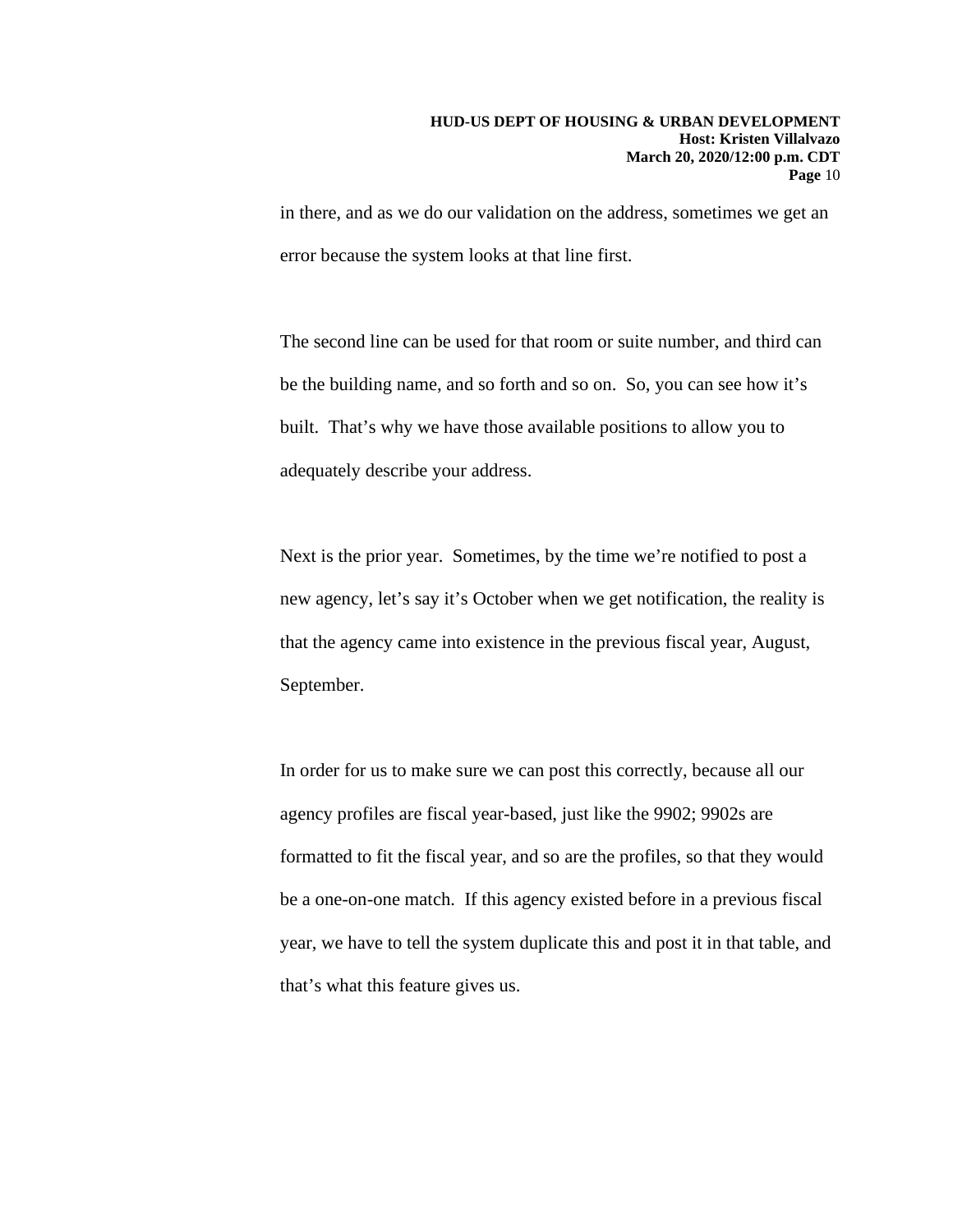#### **HUD-US DEPT OF HOUSING & URBAN DEVELOPMENT Host: Kristen Villalvazo March 20, 2020/12:00 p.m. CDT Page** 11

Before we had [indiscernible] buttons we had the same capabilities, but because of the new programming code, we now have this selection to make, so yes or no if you want to post it in a previous fiscal year.

Finally, on this feature is that I removed the old public display option that you see on your normal profiles, the reason being is as we create a new agency, it's premature to see if we want to have them posted for the public to see both on our website and our phone system because most of the time, when we're creating a new agency, we don't have all the information necessary. We still have some work to do, so why have this feature there when don't have all the information to validate it going out to those other systems?

Now, what does the profile look like? Here it is. For most of you who have been in the system, both agency and HUD personnel, it's the same information. Cleaned it up a little bit more. Hopefully it's very easy to navigate and to find things.

What I'm going to do is first in the tabs, nothing has changed. We still have our six profile tabs, and they're at the top of the page, just like we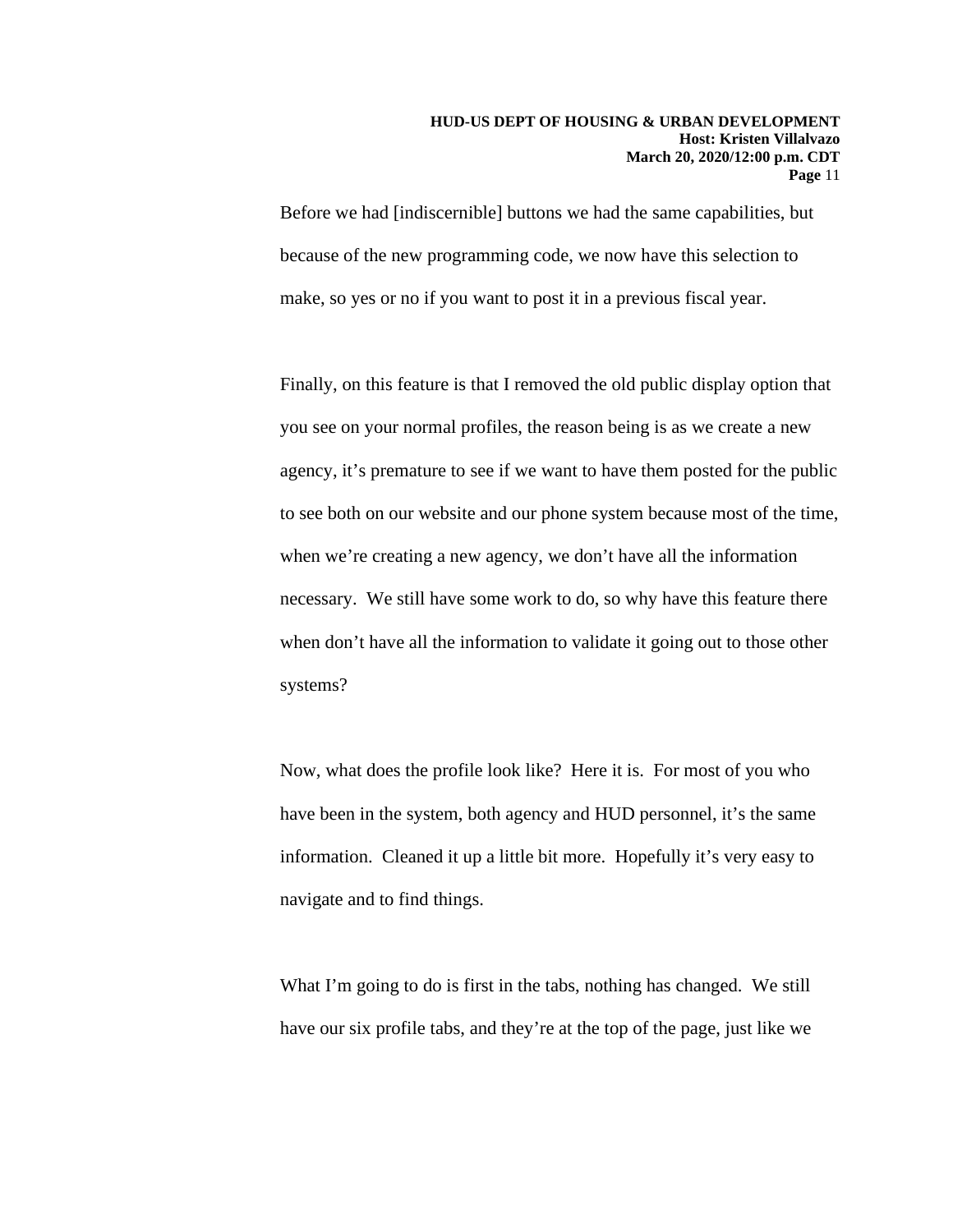had before, so navigating there should be no change. Find the topic that you're looking for to work with to make your selection.

The changes that were presented in this release are this five areas for this particular page, and I'll go over each one with you. The first is, as I mentioned, every profile is based on a fiscal year. When a profile is built and modified and changed, the change to that fiscal year, if you go to a previous fiscal year, it may not have that same information, but looking at what's in that fiscal year. As we close out that fiscal year, we save it, and we move onto another fiscal year profile.

You have to know which profile you're looking at to keep things relevant. Given that, we've given a feature to allow you to navigate quickly to a previous fiscal year if you need to find some previous information or if you want to do some comparisons to validate some information you're looking at.

Before you would have to log out, click out of it, build your new search, bring up that new profile of a previous fiscal year, find what you're looking for, go back in. You know, very clunky, very time consuming.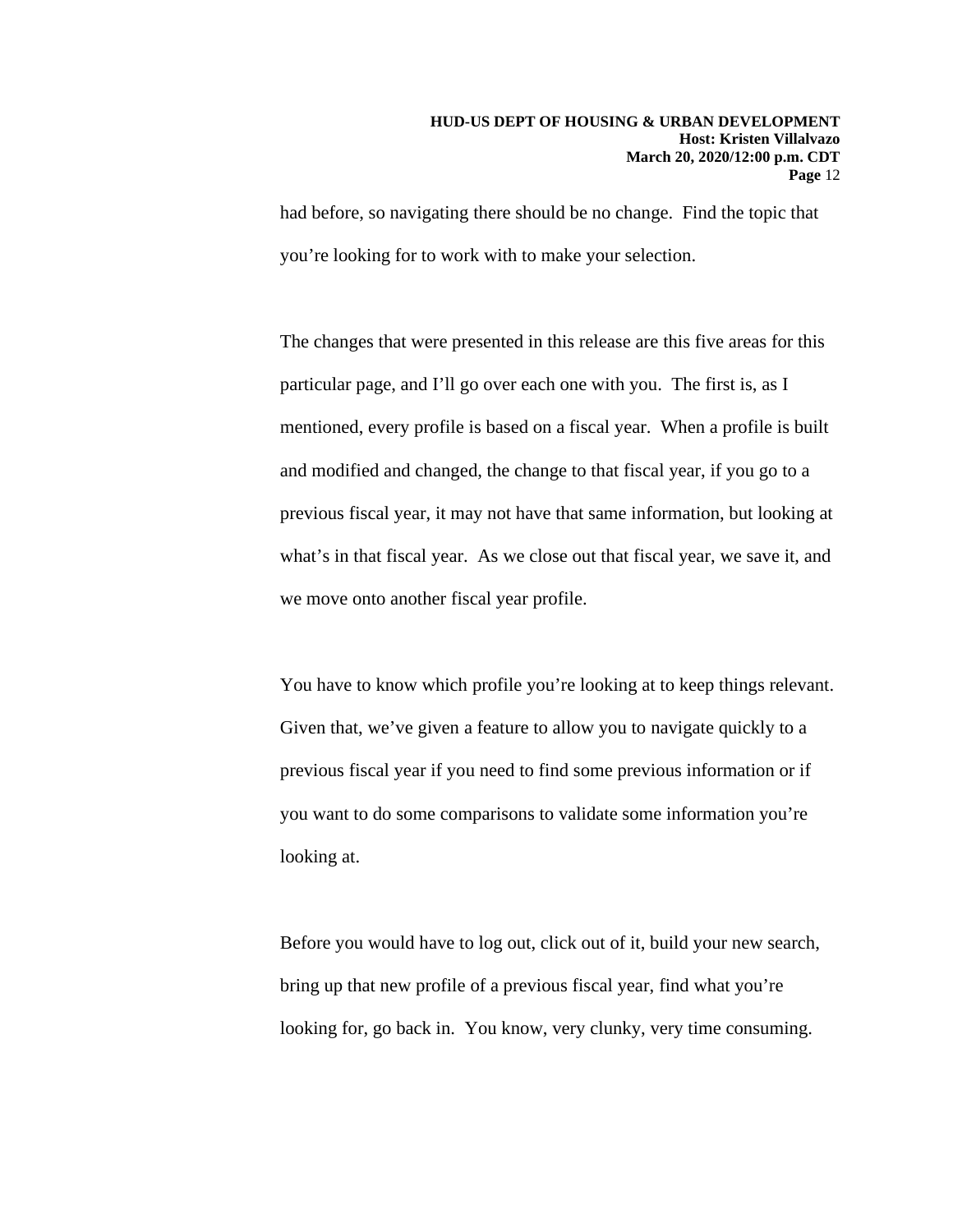This is a new feature, and we're really glad that we're able to present that to the users.

Likewise, on this page, you'll have a sub-agency button. We had it before, but it was a little archaic, and I don't know if anybody was really using it. Early on, we allowed the agencies to construct their organization by removing and adding sub-agencies. That got a little bit out of control. We had a lot of questions how to do it, the functionality, and so forth, so we moved that over to the HUD person that they had to do this. Again, nobody really knew how to use this. It was the old website method of doing it.

Now, instead we decided let's present what everyone is used to looking at. In the advanced agency search, when we're looking for the sub-agency, here it is. You click on this button, and the same thing that we're used to looking at is presented, so it complements what we already have, and hopefully that makes it easier for everybody to see what they're looking at and understand how to use it.

One of the features that we had was certified counselors was marked in that little red box. That was on the bottom of the page where all the other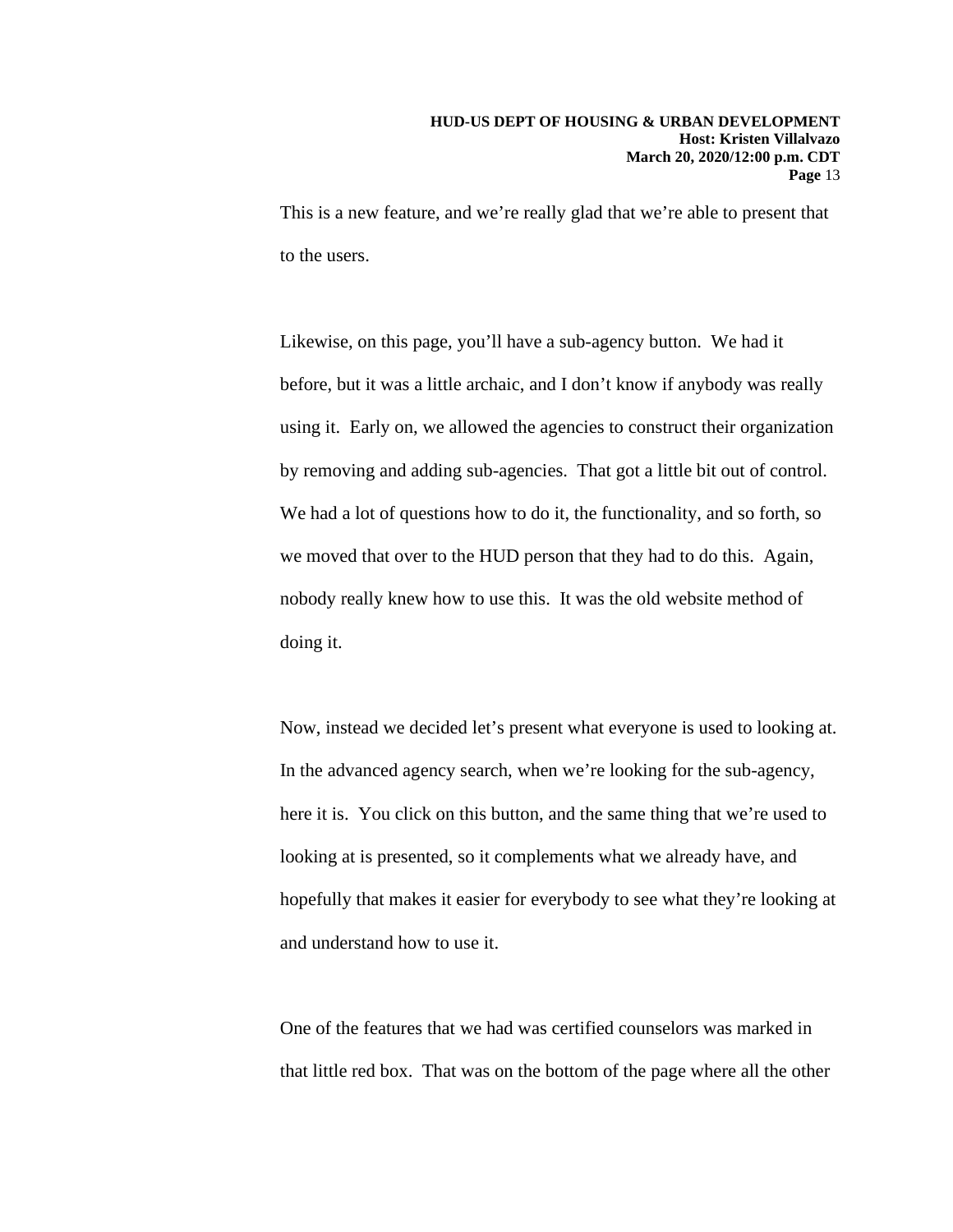checkmarks were made as far as complete information. Naturally, it was in a position to be under the counselor/client box segment, and I think that's a good place for it.

This is very important, especially with the 1 August deadline that's coming up. Every agency must have a certified counselor. We do not have the ability to know who that counselor is nor how many counselors there are. It's strange, yes, even as a government agency.

We don't have all the answers available for us, but we can tell though if an agency has one or more, and if you do satisfy that requirement, a green check would be presented there. That helps the POC to understand which among their portfolios of agencies have satisfied this requirement or who has not.

So, I ask all of you, if you don't see that green mark there, and you have a certified counselor, you need to talk to your POC immediately to make sure we get that straightened out.

The next feature I wanted to show is for HUD users only. This is to input comments into the profile. What we have here is the ability to make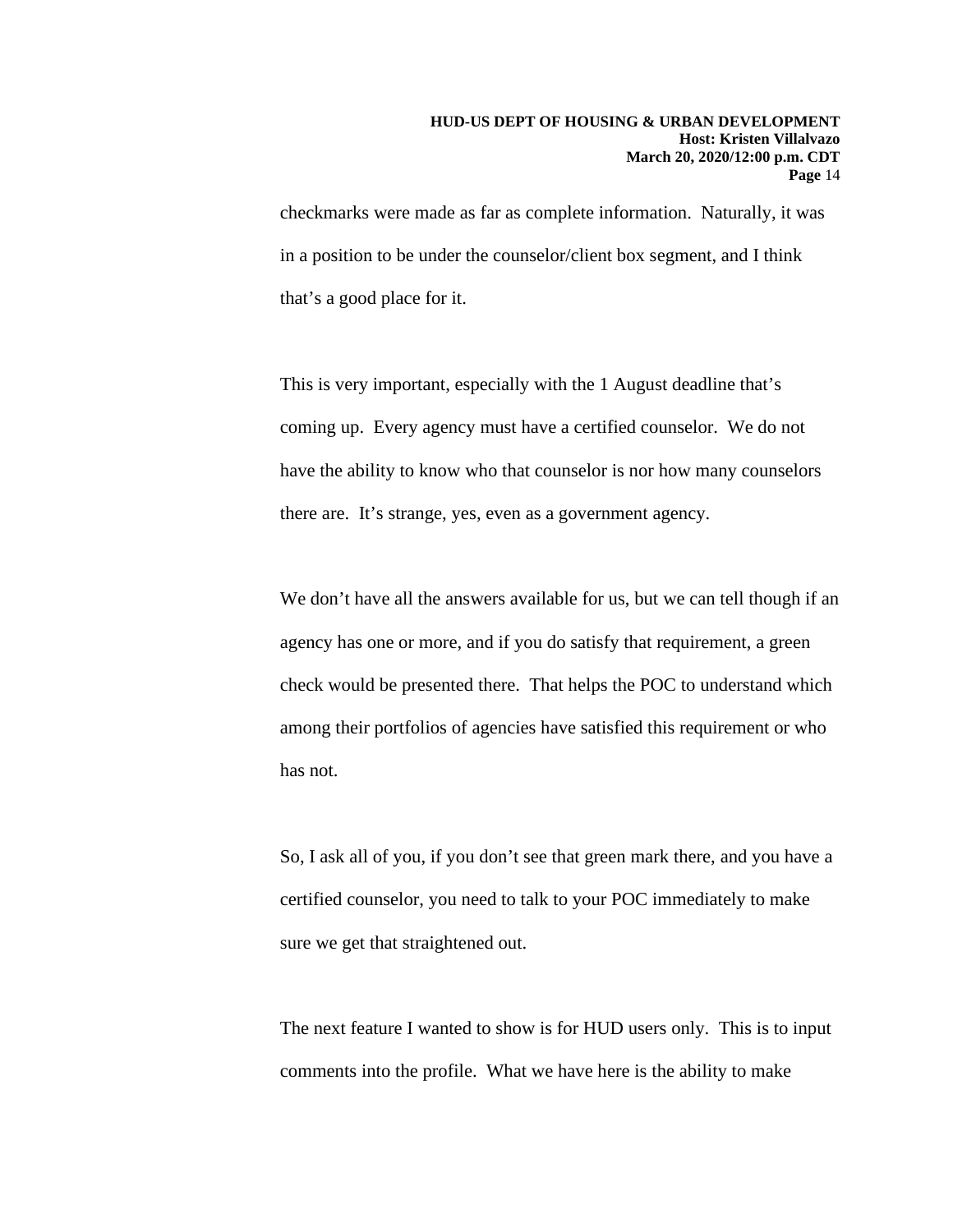personal comments about the agency, and this is only for a HUD person only.

Before we would have these comments based upon the fiscal year. This fiscal year, however, if we wanted to see previous comments, it was lost. We would have to go back to the other years to see what those comments were, and then, of course, we wouldn't see it all.

What we did now was archive them all under, so every profile you'll see all the comments in there, and that's for the HUD user so that they can keep track of personal notes that they want of things that they want to talk or discuss with their agencies and so forth.

Likewise, in order to do this, the features, the mechanics of it is similar. You add in new, if you want, and then an intake screen will come in. You post your subject and your comments, and you hit the save button.

After you do that, that's all on the summary page. Virginia, do we have any questions on this first summary page, the new agency?

Virginia No. I think everybody understands you. Thank you.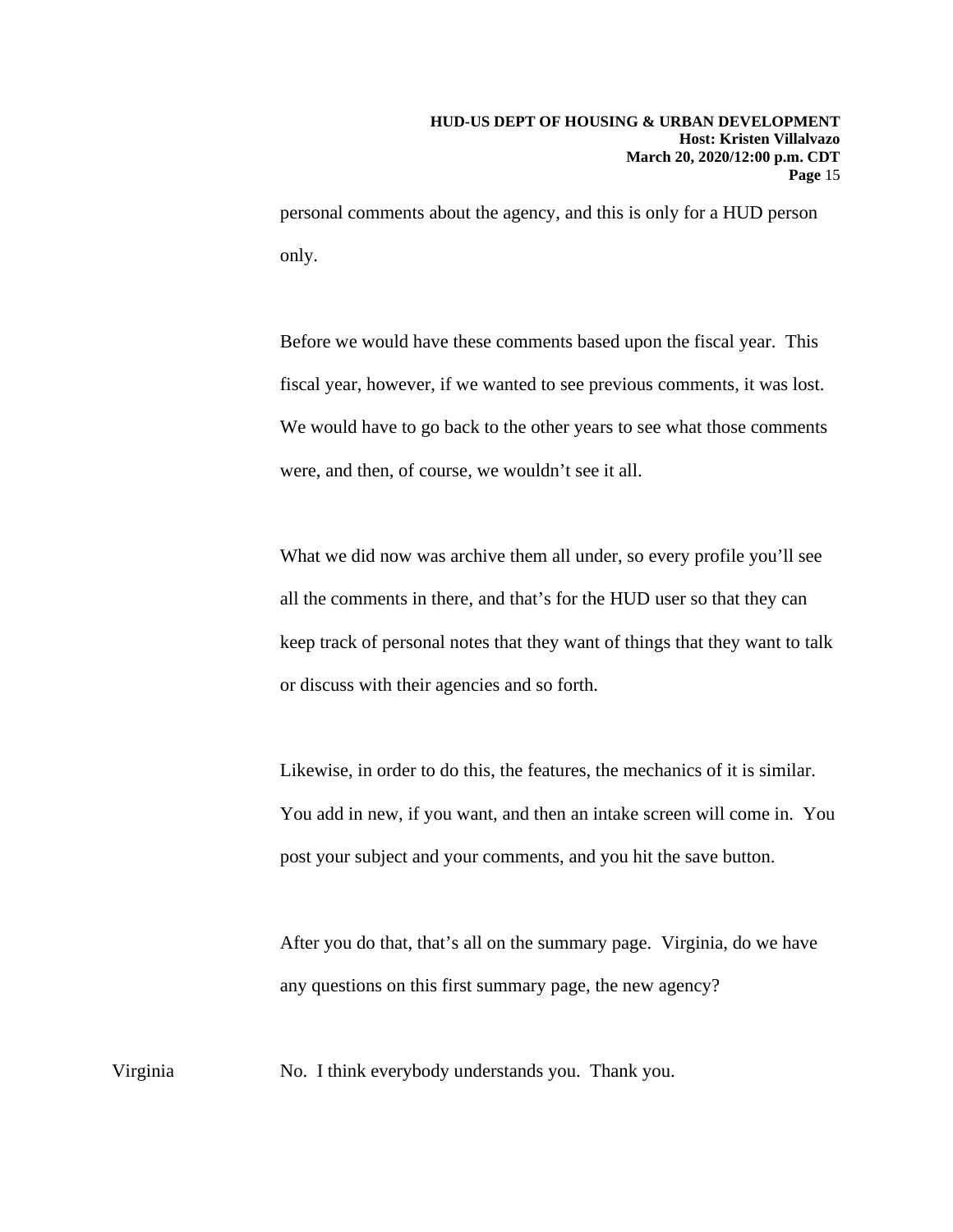George Okay, great. Let me now take us to the next tab in the agency profile, and that's the agency information. This tab allows us to look at basic core information about the agency, but there's two new features on here that will be relevant to all the other tabs, and that's the validation feature and the save feature at the bottom.

> As you know, all the agency users are required to check their profile to make sure that the information is current and accurate and, at a minimum, 90 days validate it. Why 90 days? Well, we figured you have to go into the system quarterly to submit your 9902 report and check on it. So, since you're doing that, you might as well validate all the other information in your profile.

> So, you click on that, and as soon as you click on it, you immediately get a tag to say when it was done, and it automatically calculates the next 90 days for you to do it. You can go in there every day and validate it every day. If you're making changes, that's what we prefer. Whenever you look, and it's good, give yourself credit for it.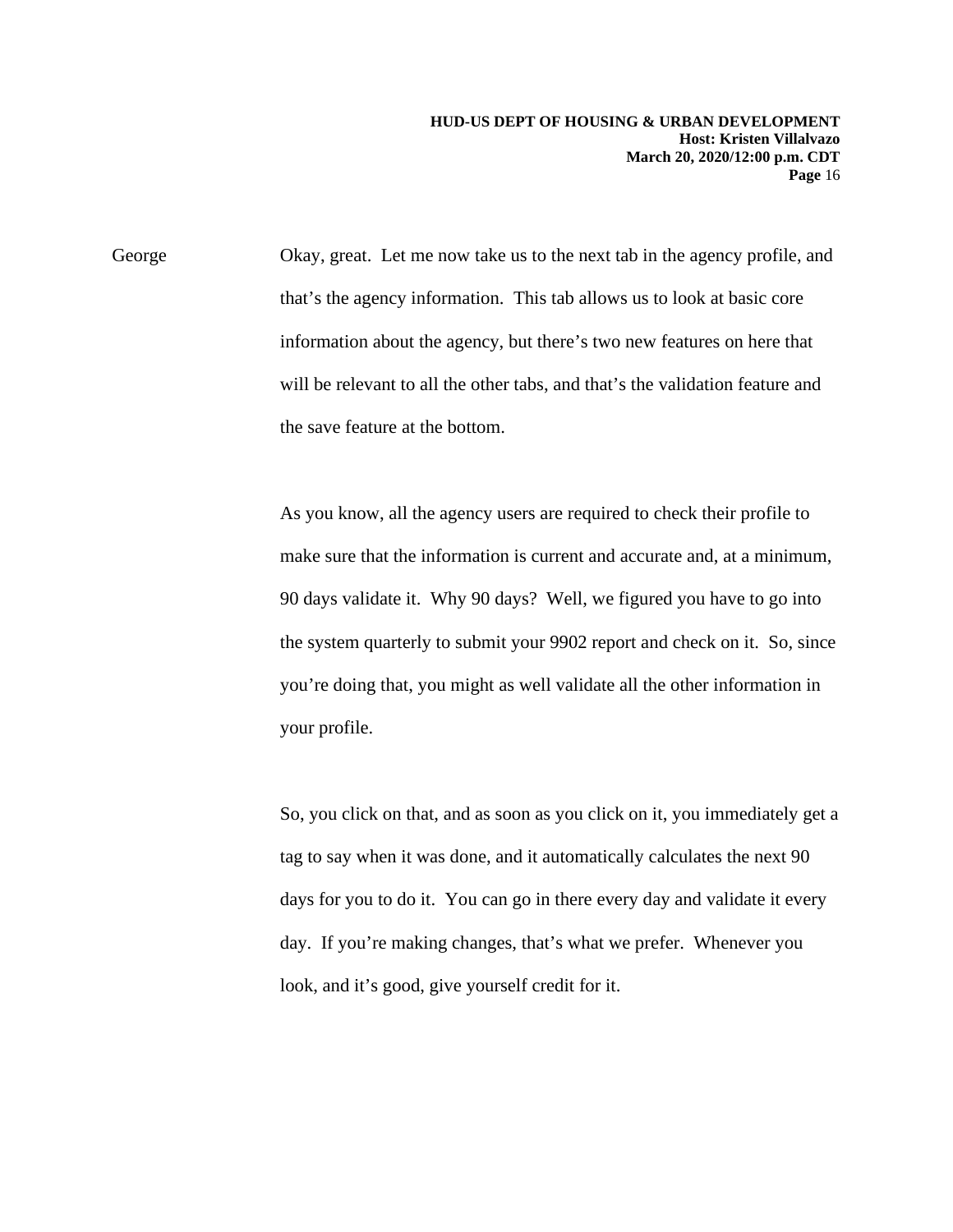Now, number two, the save feature, each page now is separate. It has its own intake template. Before, when you made a change and you saved it, it took you out of the profile. Then, you had to go back in. You said well, there's more work I have to do. Now, when you save it, it saves that page.

Should you, by accident, make changes and navigate out of it to another tab, the system will then pull up a warning box to say, hey, did you really want to navigate out of here?

The designation feature was up top. I just want to bring it to point, we did bring it down to clean that up, and so if you're looking for that information, it's there, but it's more in the middle of the page.

So, in the validation that I described, you get this button, and again, every time that you're looking at it, you get a check for this information. You get an immediate response for that, but for the save button, again, you hit it and you get a confirmation for that save. You click on it, and then you can continue working in the profile.

Now, if you move, navigate out of this, and you did not hit the save button, this is the pop-up that will come up, and the system will ask you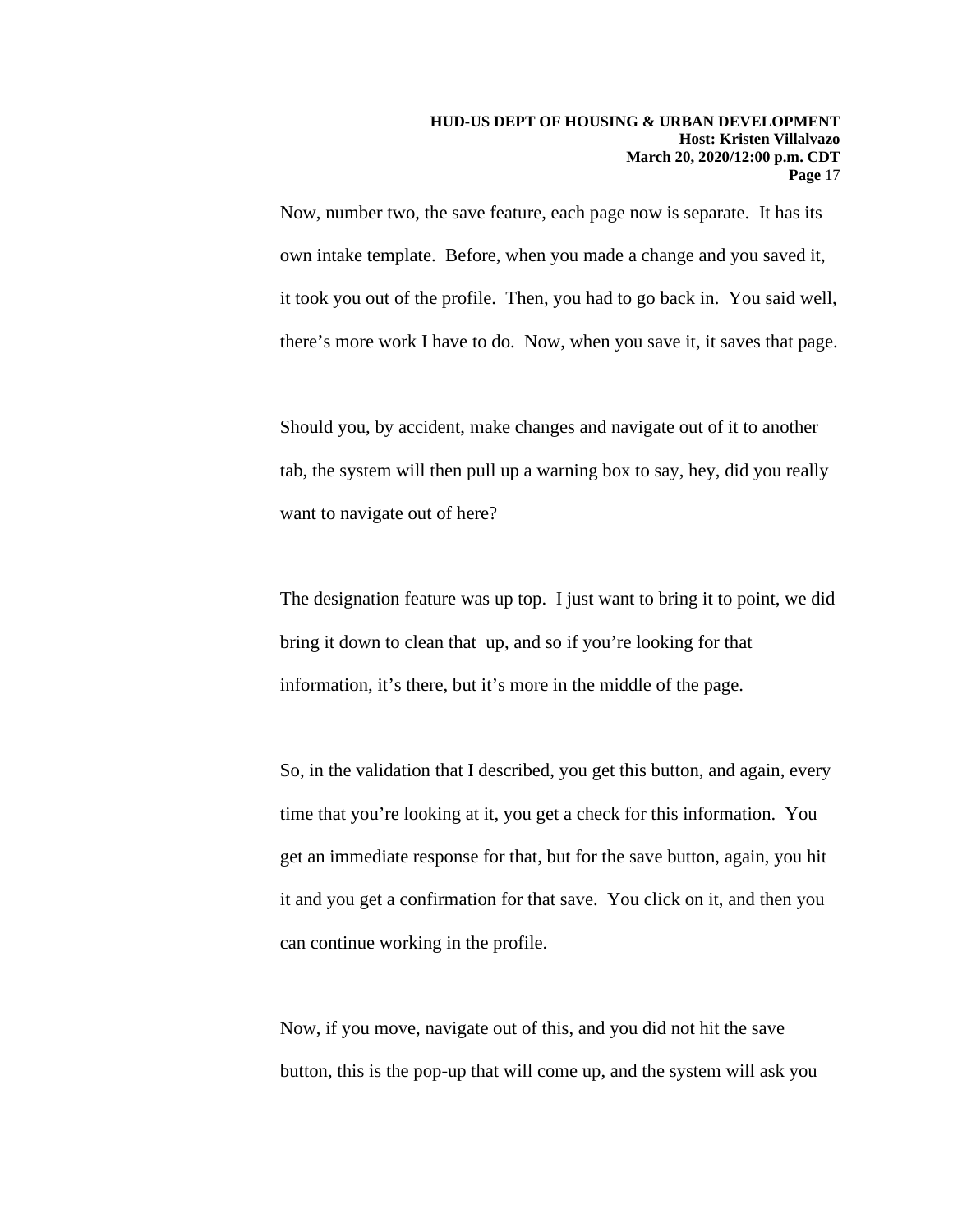hey, did you want to save this, or did you intend to move out of it? If you do move out of it, you lose what you put in there. So, it's a friendly reminder to make sure you can capture any changes that you want to make.

As I mentioned, you can see the comparison with the agency designation, the old and the new. It's the same. We just moved it down a little bit. So, if you're used to looking for it up top and you have difficulty finding it, it's there. You just have to look towards the middle.

Any questions on the agency information before I move onto the personnel page? Okay, I'll go ahead and continue.

Again, one and two is the same. The validation is saved, so I won't go over that, but we do want to discuss some of the validation and the emails, which I discussed in the new agency as somewhat similar.

Whenever we write in the agency email, again you have to take these screens as a placeholder when you put in your information. So, when you type in your information, it's sitting there in a static mode until you hit the validation so it takes action to actually download it to a database. When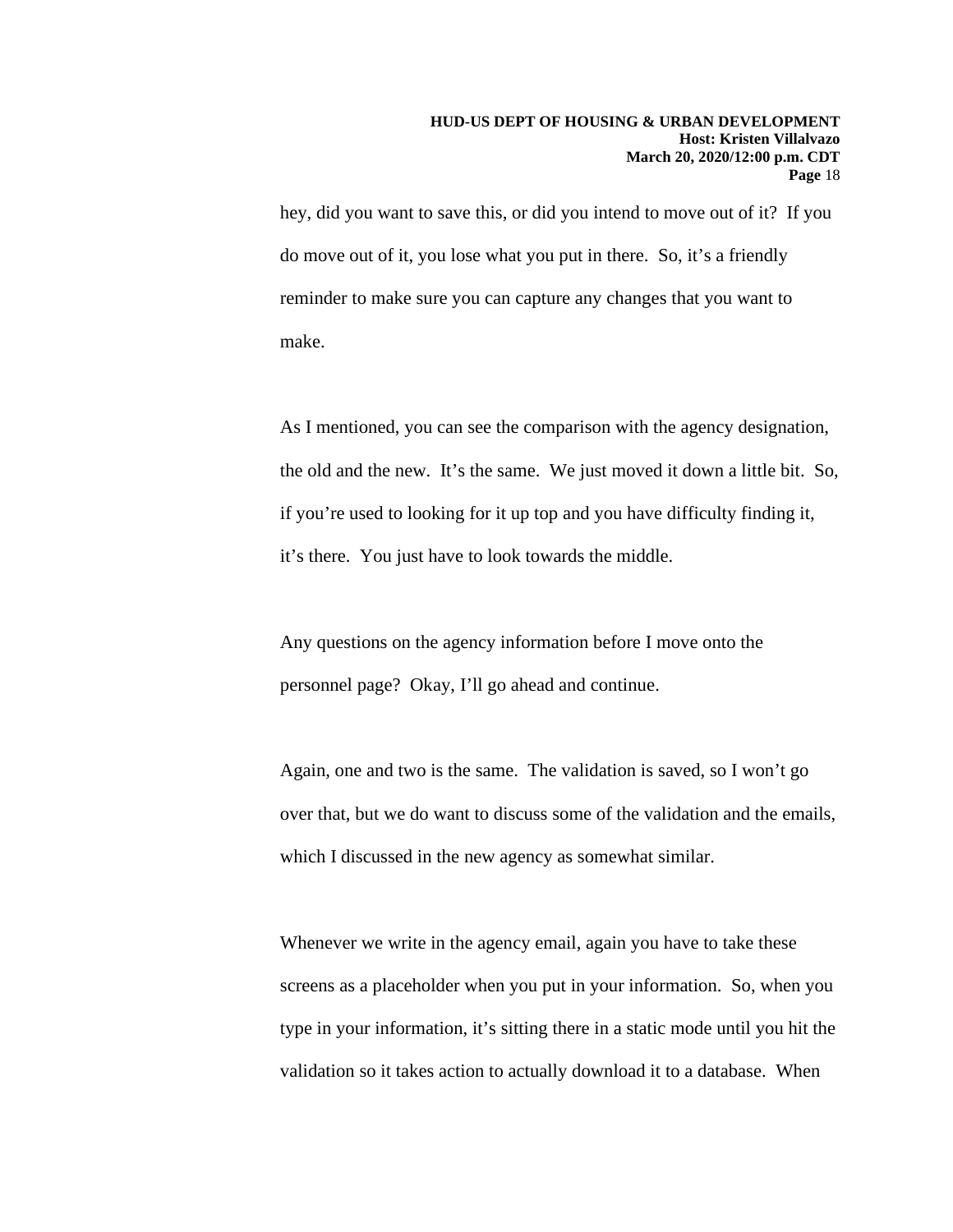you do, we then compare it to make sure that the basics, the formatting the domain is correct. Once you get a confirmation, you say okay, and you can move on.

So, you can see each one here your confirmation was validated. Now, I'm going to move right now to the contact page with the address and all before I ask if there are any questions on that because the personnel one was very simple about the emails.

On here, one and two is again the same, validation and save. You have to do that. The validation button you see is on every tab. You don't have to validate every tab. You have to do it just once for your profile, but we present it there for your convenience. We don't know where you're going to be working, and if it's not there where you can see, you'll forget about it.

So, we have that available on all your tabs so that at your convenience, you can go ahead and say here it is, I did some work here, and I want to validate it.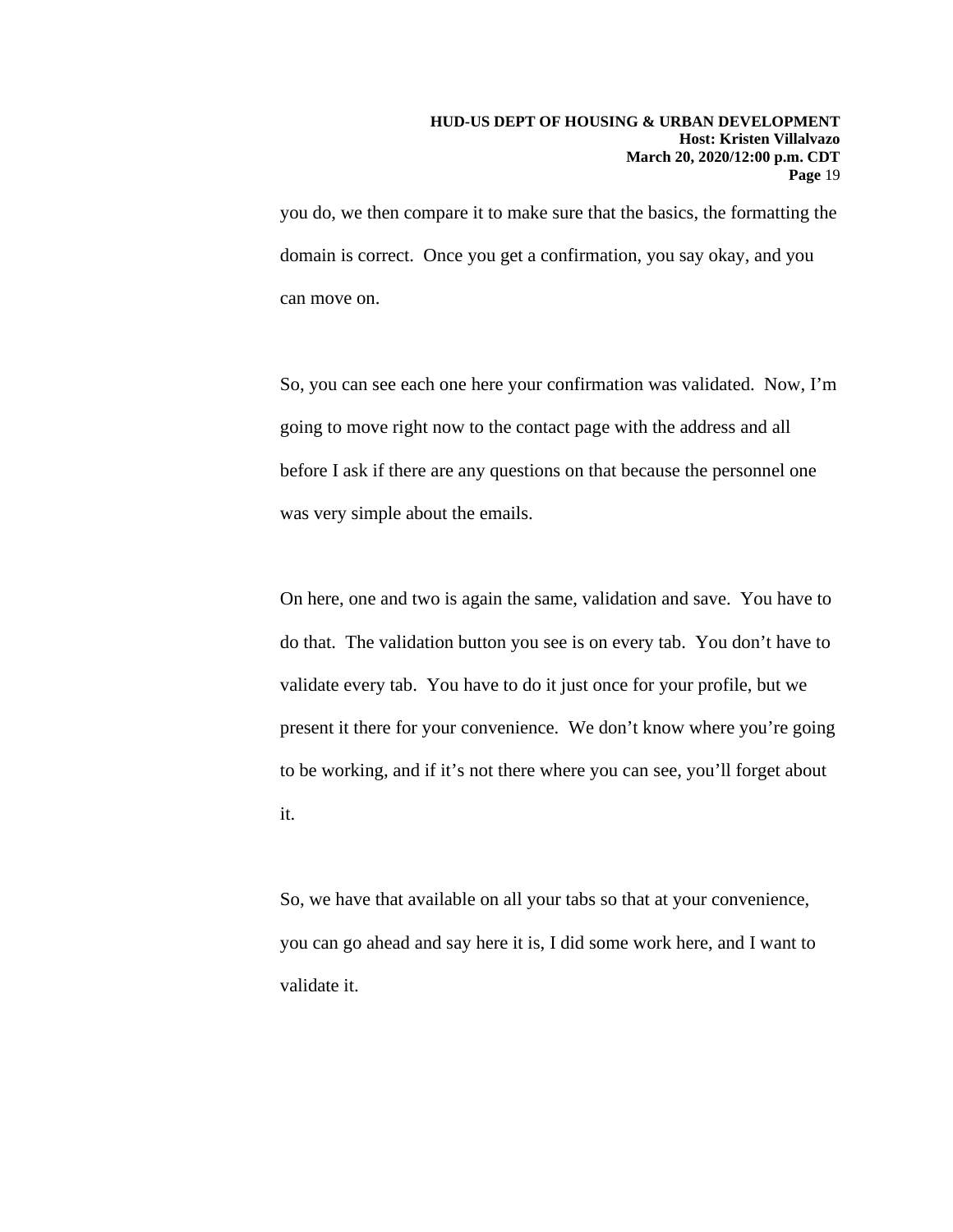Now, for the mailing address, just as I explained in the new agency, it's the same thing. If you want to post that physical address and the mailing address, and it's the same information, you just mark that box. It will transpose that over. What we want to do, again, is make sure if it's a PO Box information, then that goes in the mailing address only. Do not put PO Box information in the physical address.

Once again, we ask that the first line of the address is the street address. Below it, the second line should be the suite or room number. Below that, the third and fourth can be anything else to identify the building, building name or whatever.

What we have, too, is on number four, we can then validate the address. Having that format, we then go to HUD's geocoding to make sure that the address is legitimate and accurate. Down in number five, again it's the email check to make sure it's correct. Here it is in more detail. You simply press the mailing address, and it transposes it over.

Then we have to verify address. Again, we make sure that it's validated, and we have a confirmation to come up to say the address is correct, and we say okay, we're satisfied.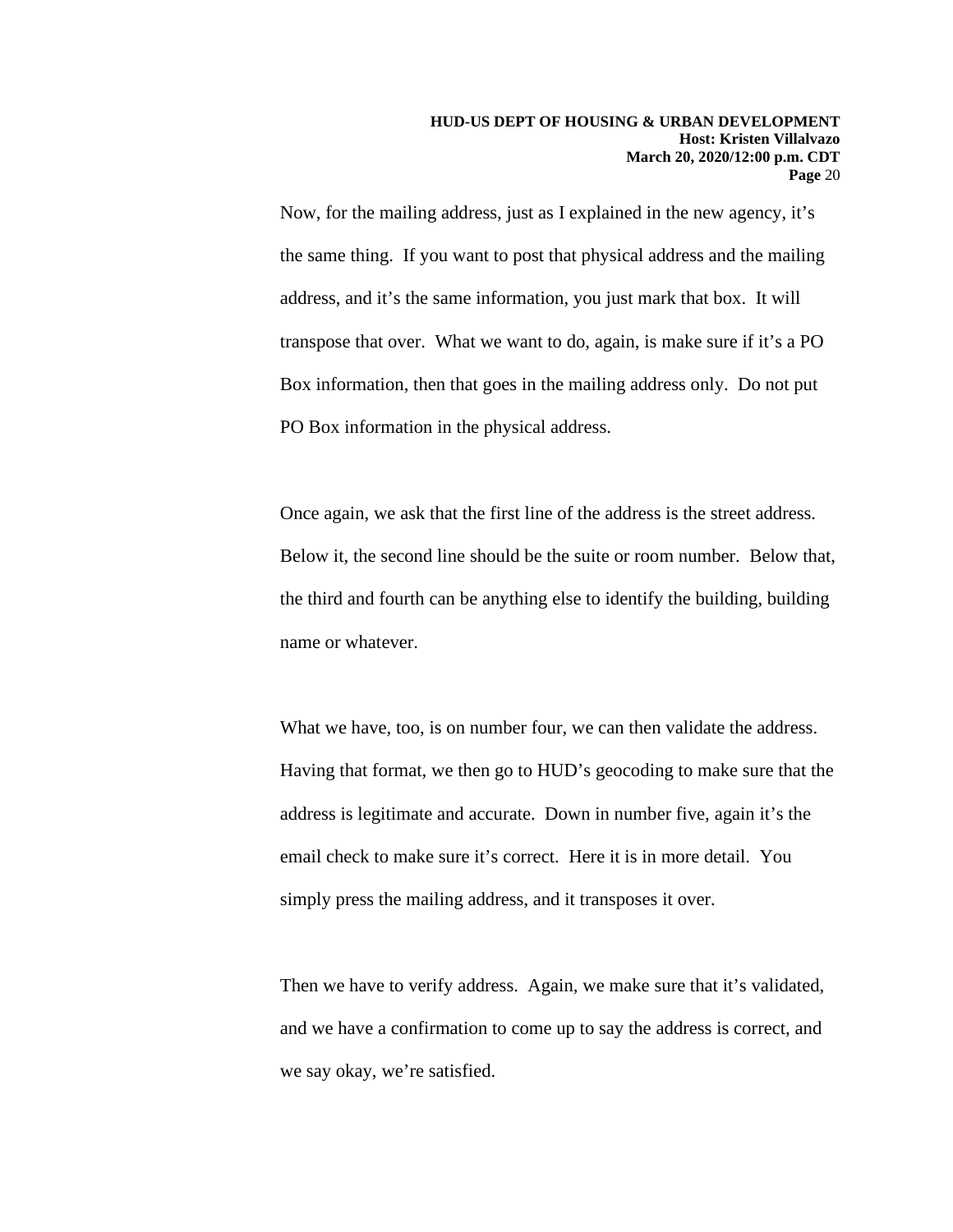Are there any questions on that—?

Virginia George, we have a couple of questions. One is if they have to save each tab separately.

George No. If they make any changes in a particular page, yes. So, each save button is for that page so that the system won't knock them out as you're saving it because the profile before was an extension of one intake form. We've now broken it down to these tabs. So, yes, you do have to save each page if you make a correction on that page.

Virginia Okay, then there are a couple of questions about the housing counselor data. Can they clean it up? Can they remove counsellors? What can they do to make that information correct?

George I'll talk about that now since it was a question, but that's not part of the presentation. The counselor/client feature was never really built out, nor were we giving any resources to do it justice. What we did was we just wanted to see that the data coming across from the client management system was indeed being downloaded properly into our system, so that just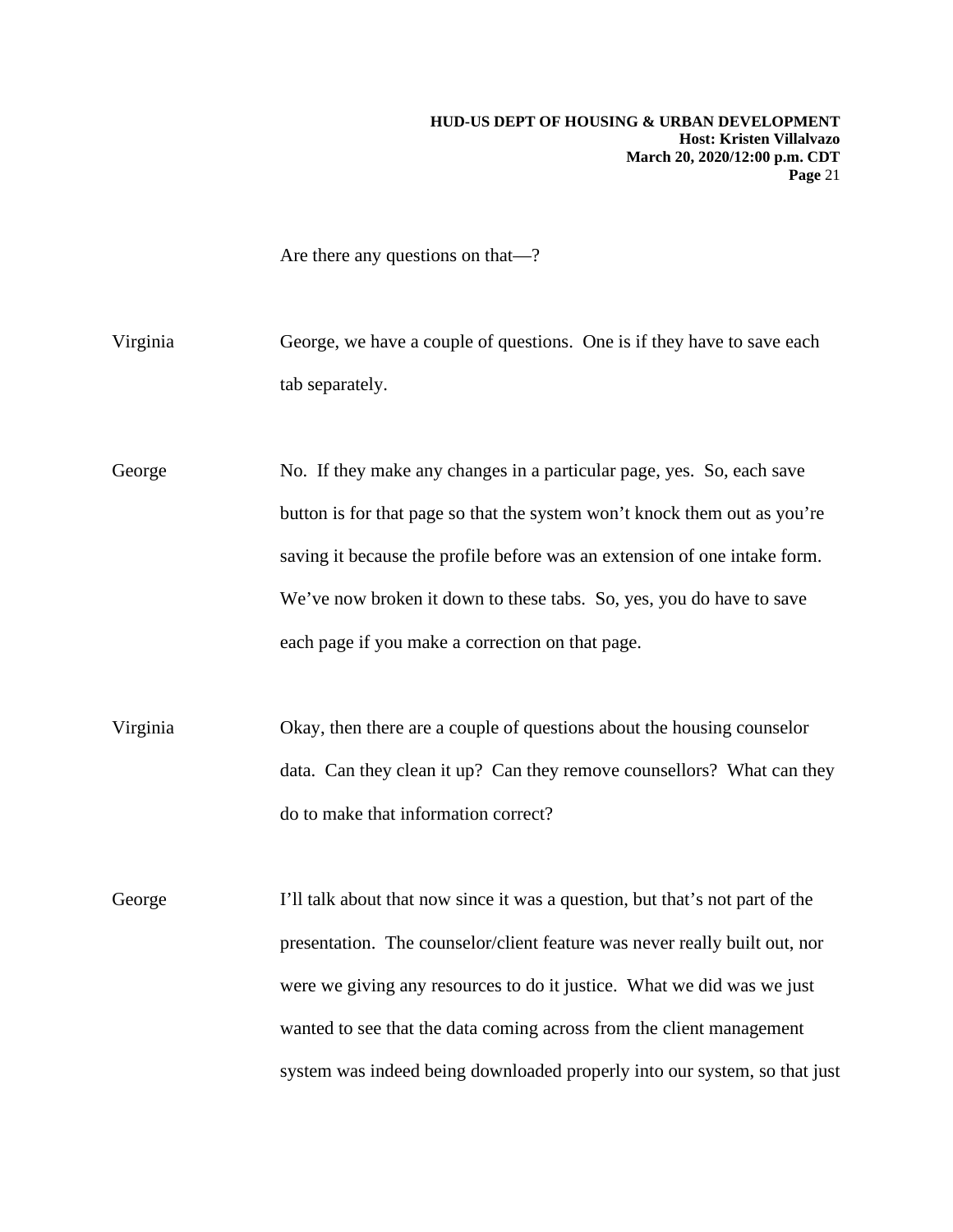gave us a screen of that. It was not a management feature where we could add, delete, or whatever in it.

It's unfortunate. I am working on trying to at least give it a delete button to clean up some of the data, some of the counseling information out of it. So, right now, all you need to make sure is when you download your counselor data, make sure that their identifier is included with it, otherwise your 9902 in your client files cannot be transmitted. We need to have the counselor data first.

As a reminder, if you look at the HCS guidance, the CMS guidance, we state there's four data sets you all have to transmit to us, and they have to be done in sequence. First, we need a profile. Then, we need the counselor data. After those are submitted, then you can submit periodically your 99 and the client data to us, but you must have the profile data first loaded followed by the counselor data.

Next question.

Virginia That's all.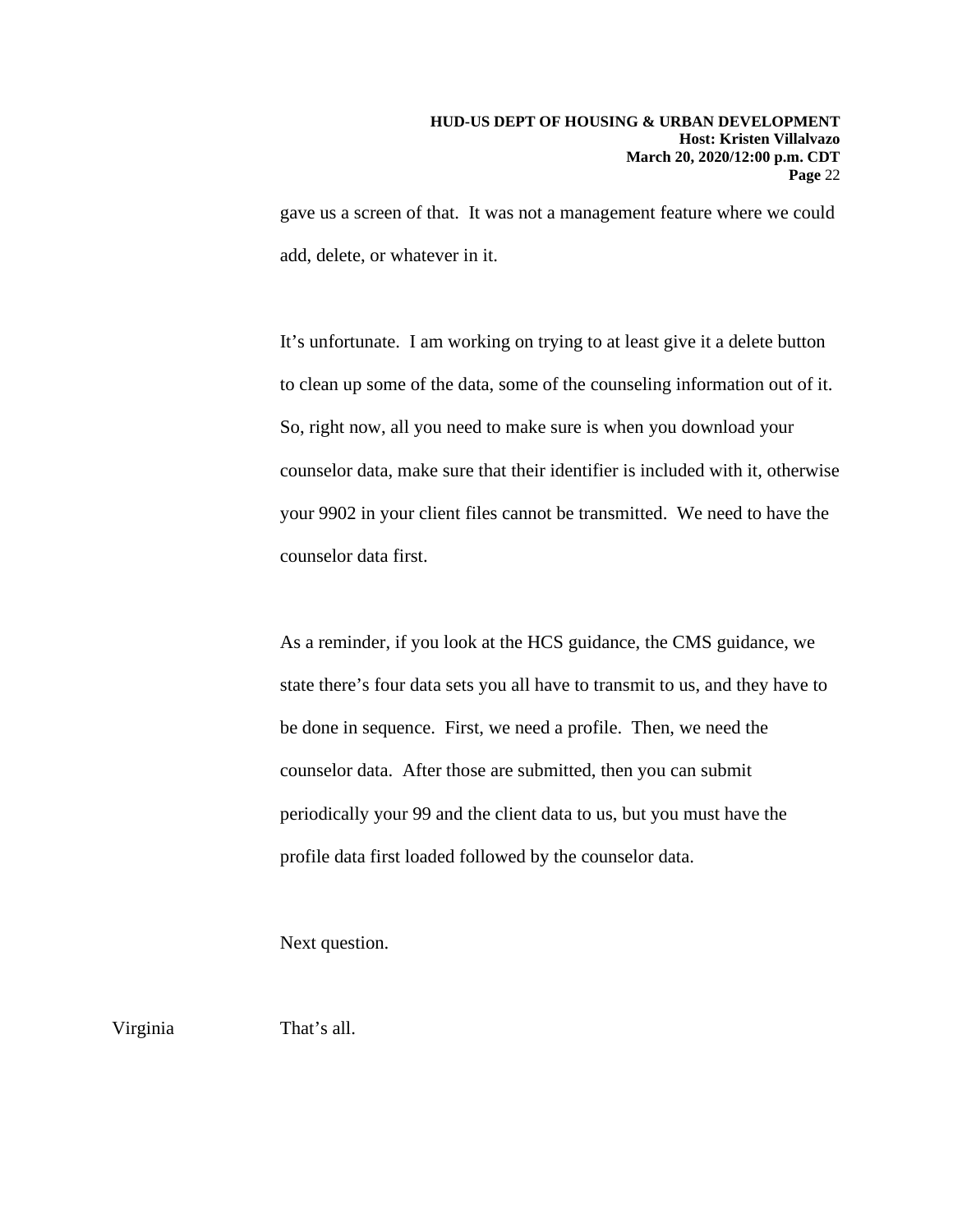George Okay, thank you. So, let me go ahead and move onto now—this page had the most changes to it, and it has to do the HUD affiliation page where the HUD users have ownership of this. The information on this is extremely important for the agency users. This tells them the legitimacy in their program, the agency services what they're providing, their status in our program, who their HUD contact is, and so forth.

> So, as I go through this, even though I'm going through the mechanics for the HUD user to navigate, the information in here is very important for the agencies to understand how it's created and how it's presented. So, let me go ahead and show you that.

> First of all, there's two sections on this. We have the upper and lower. The upper section is when you put in your data, it's sitting in an intake format, and you have to hit that save button to capture that information that you put into it. So, as you check off your services, or you make your POC section, or you type in the correct agency name, or you put in the parent organization, anything in that save and above section, whatever you do, you have to hit that save button for it to take.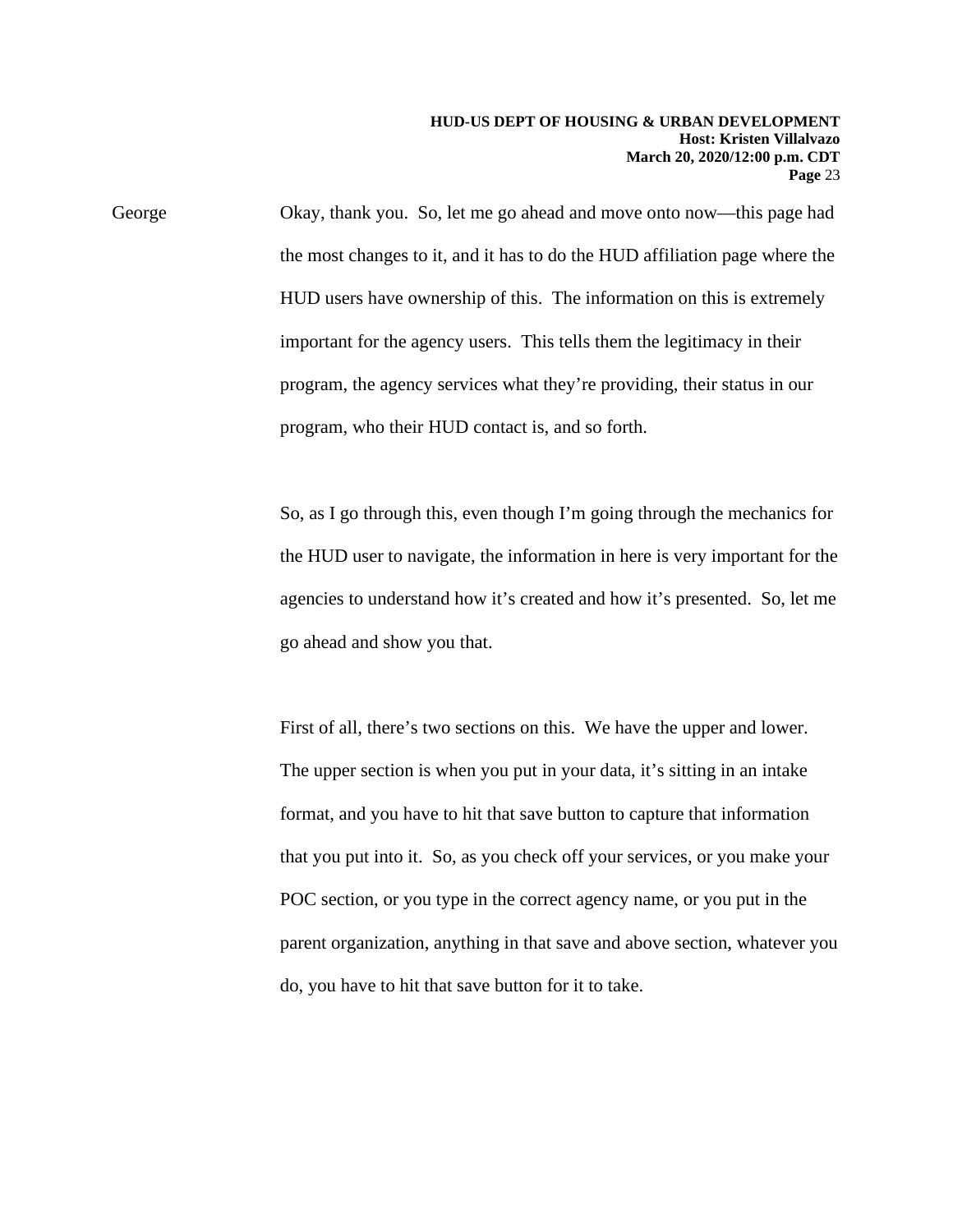In the bottom section it's an action section where it's waiting for further action for you. You can see those gray bars. They're asking what you want to do here. Do you want to edit it? Do you want to see something else? You have to navigate a little bit more before you can save the data.

So, there's a few more steps in the lower section. That's why we rearranged this page so that we can capture all the save information in one spot, all the pop-up actions in the lower spot.

The first one, of course I mentioned before, was that parent organization. You type in the parent ID, you hit the search feature, the magnifying glass, and it will come back if it's good with the appropriate type and parent name. If it comes in wrong because we mistyped the numbers, it will tell you in red, as the bottom sample shows you. So, be careful how you type it in, but if you make an error, no problem. The system will tell you.

Likewise, the main portion that I want to go into is the review section. This was the reason for us to change this whole profile. We wanted to enhance the new review section to bring in new data elements that we are now utilizing for the performance review of agencies.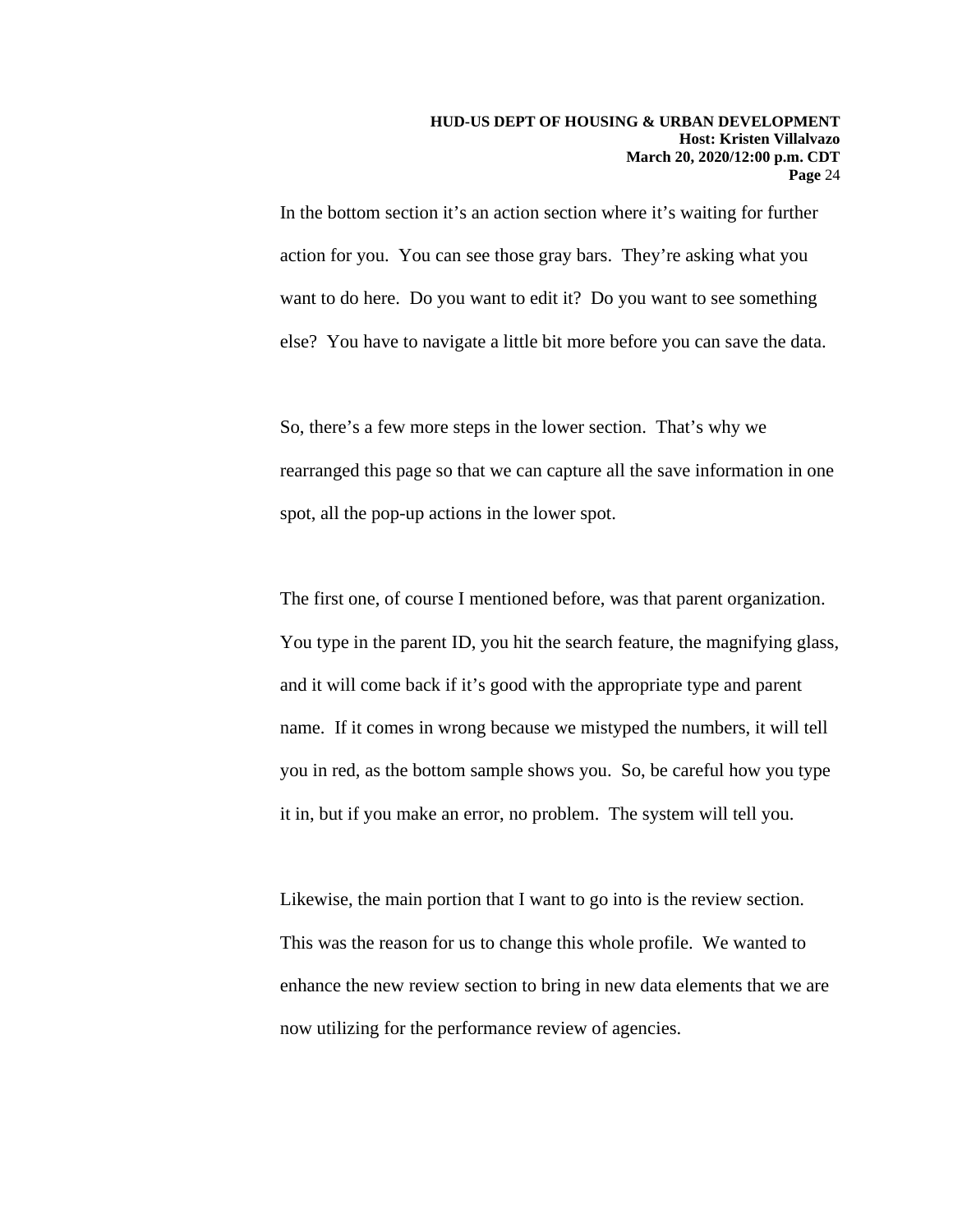As we attempted to make these changes, we found that the back end coding behind the profiles was just too messy, and the programmers, bless their hearts, decided to take on and tackle regenerating the profile. That's why we have the new profile look, and I really appreciate their work on that, but it was all because of this.

So, what are we looking at the in the review? There's a few new data performance required fields. So, you complete it, review type, results, risk level, and the estimated cost. That estimated cost is for us, and the view of that will only be for us to help us budget our reviews.

As an agency user, when you're looking at that, you won't see that information, but you'll see everything else. You have to know the condition of your agency from our perspective, so you should understand this particular view.

When we want to go ahead and schedule review, we have a completed review already posted there. This was the last review that was performed, conducted on this agency. We know when it was done, who did it, and what the results were of it.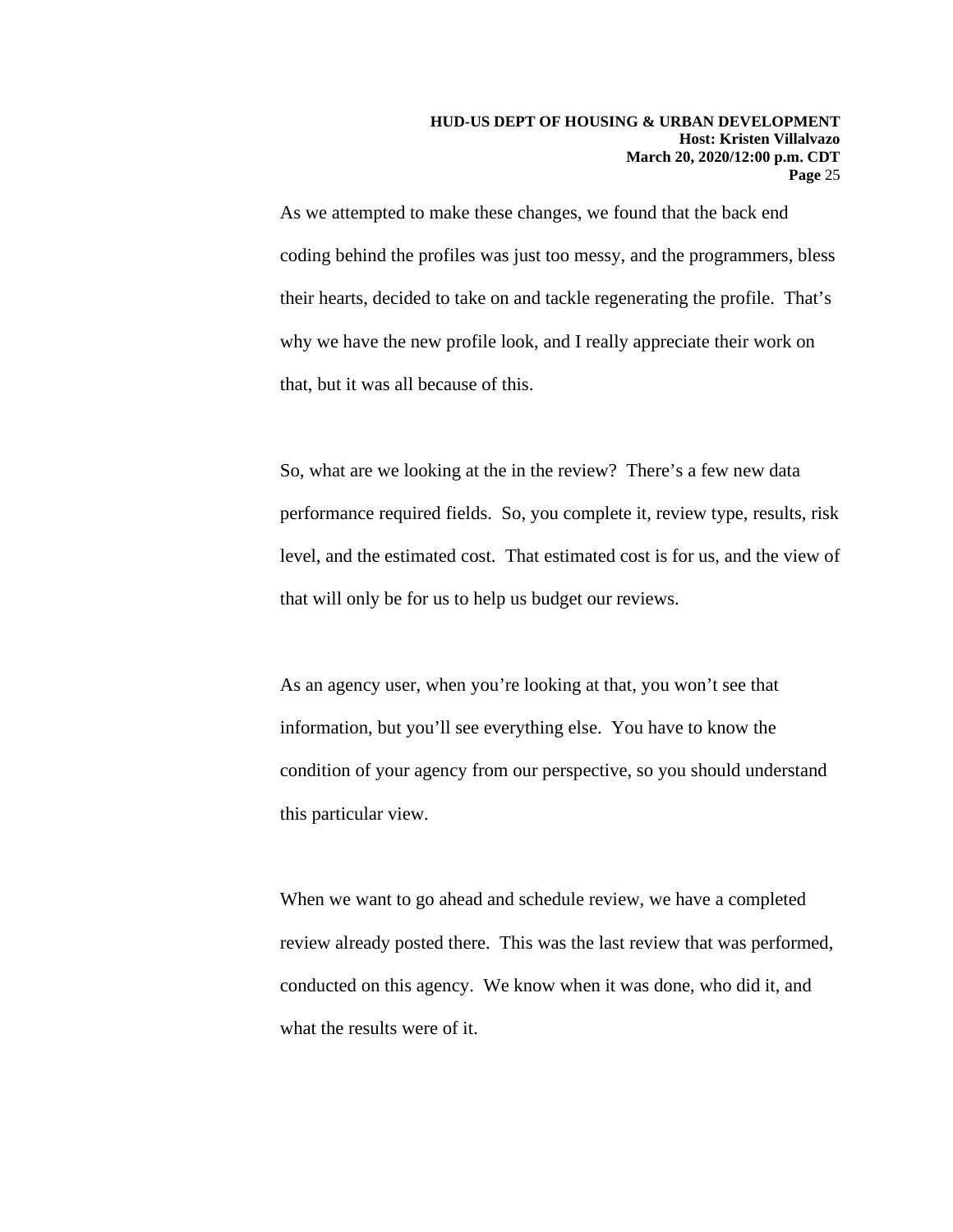Now, some information we may not have because this is new information, and that's represented by NA, so as we transfer the data over to this new model, we're a little bit outdated, so we don't have all the information available, but as we move forward from this day forward, we will start filling out all that information.

When we're ready to go ahead and conduct a review, and this example was February of 2019, we feel like there's a need to go ahead and conduct another review, we press the select button. As you can see, now the new intake field box comes up. We complete the box of [indiscernible], and we look at these things.

We look at the review schedule. The next one: What date do we plan on conducting this? Who will be doing the review? Nine out of ten times it will be a POC, but sometimes the POC may not have the ability to do it. They may ask for assistance.

What type of a review is it? You know there are two types we perform. Most of them should be onsite, but we also have a desk review. That is we do it telephonically or through emails to make sure everything looks good.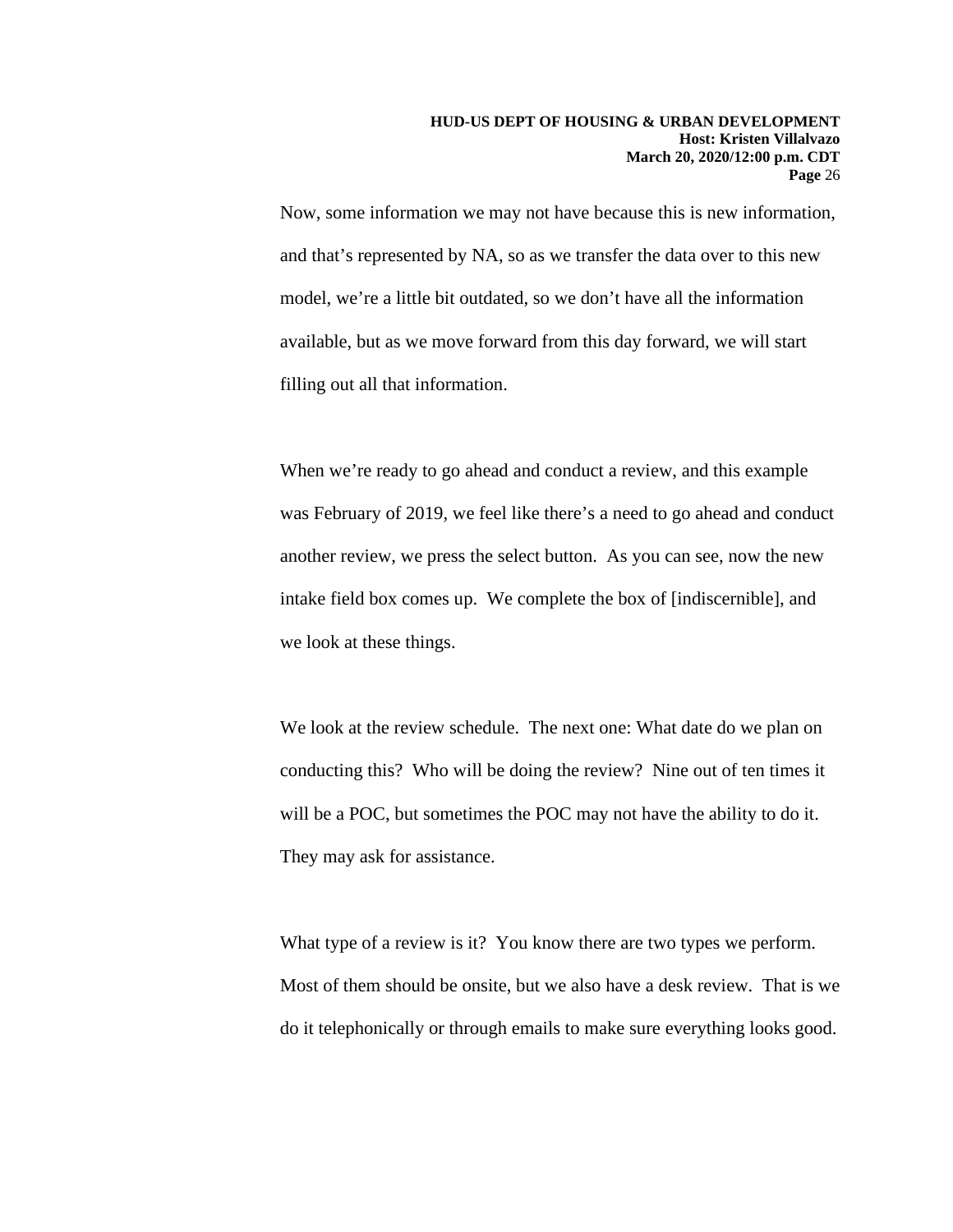As I mentioned before, we've now put in the estimated cost so we can budget better this requirement.

Once we put in all the information into our slides for the next review, here we plan on doing this on May 18, 2020, and George is going to go ahead onsite, conduct a review, and it's going to cost him a little over \$350 to do this. We hit the apply button. That's the save button to capture this information.

Now, you see this information gets posted above the completed review. As we saw before, February 2019 was the old review. Now we have in a placeholder the new upcoming review, and when this is posted, what is below in the slide here? Everybody will get a tickler email message from the system saying to both the agency and for the POC, hey there's a review coming up. Put this on your calendar; make sure you're ready.

So, for agency users, if you get this email coming in, and you don't know anything about it, go into your HCS, look it, and you should see the upcoming review information as well in there. If you have any questions, contact your POC to get further guidance, and see how you can better prepare for this review.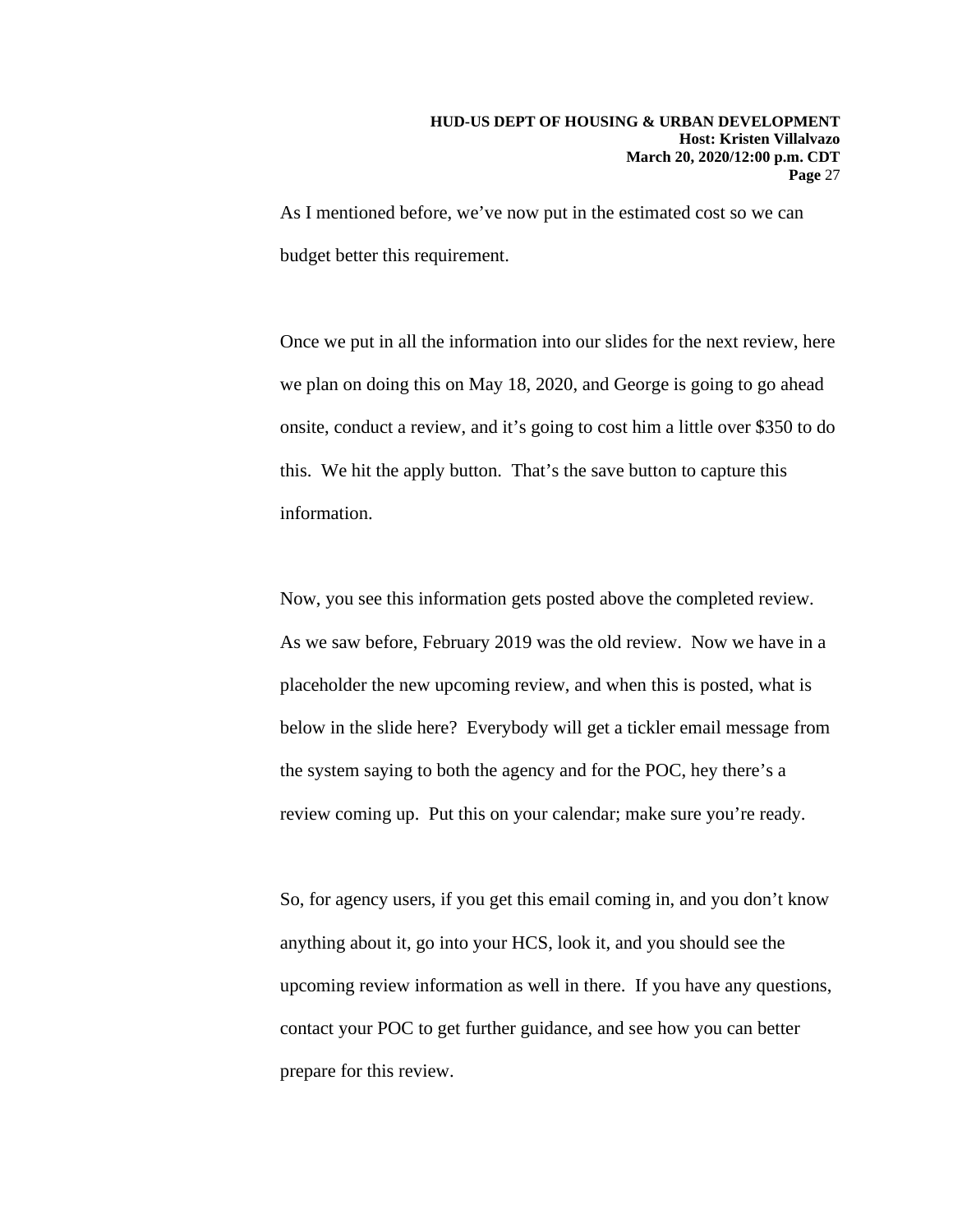Next, if you wanted to make any kind of changes in here, let's say the date slipped, or you have to accelerate it, or George is not going to go out there, but John is, if you have to make any changes, the system does allow you to make edits. Hit the edit button, make the changes, and then you hit apply. You can do that until the actual upcoming review is completed, and then we sort of lock that down.

To complete a review, let's say today is May 19<sup>th</sup>. We've finished the onsite review, and I've come back to my office. I now want to go ahead and complete the review. I have a spot for that. I press that, and I get that function up.

There's some requirements for the HUD users and what they have to do, and these checkmarks remind us that these actions must be completed before we can actually close this out. So, as an agency user, if you get correspondence from your POC saying I need your response letter, I need to make sure that your 9910, did you get that also, I'm posting that on my SharePoint, you can see all the actions required from them that they have to give to you.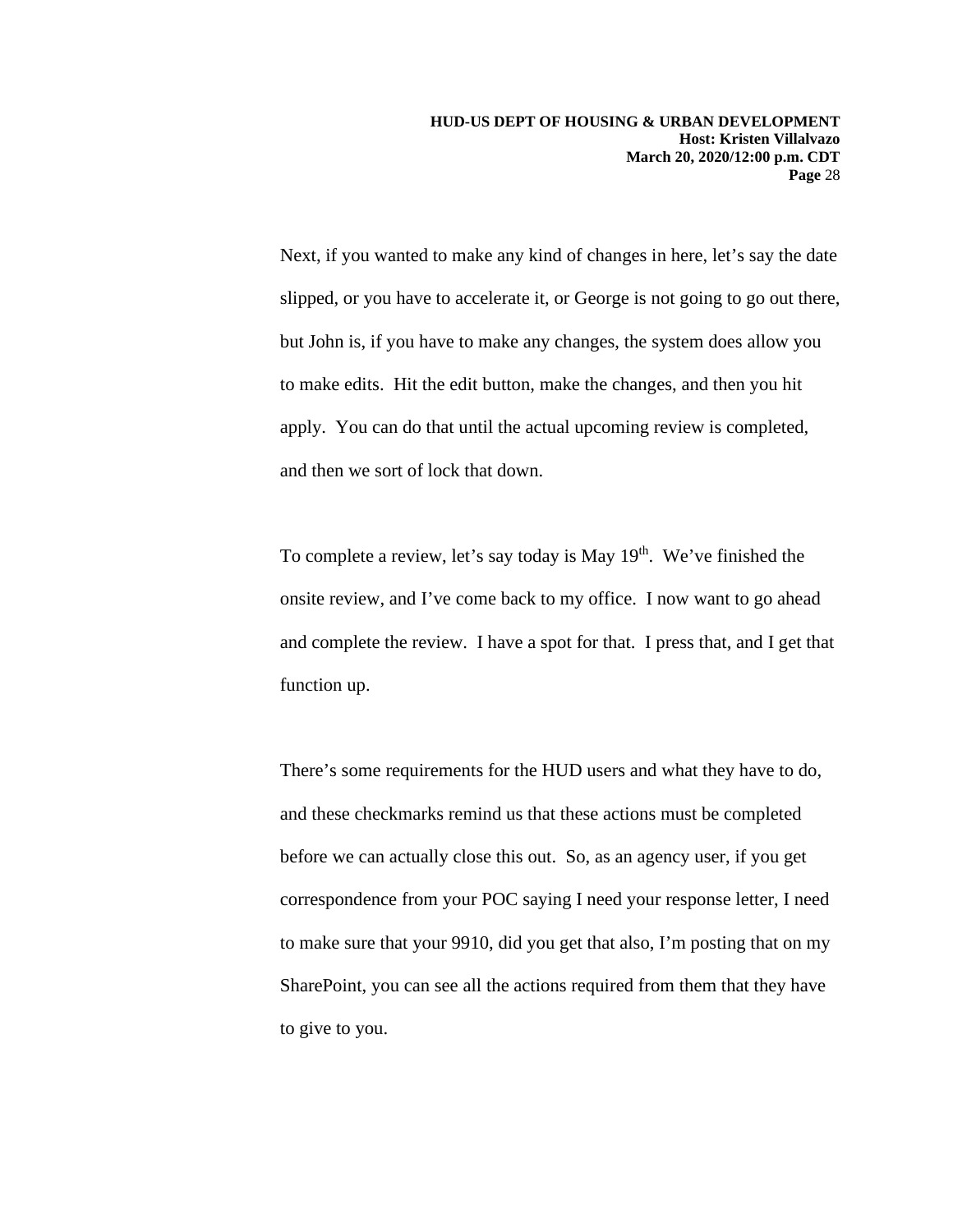So, you can see why they're asking you. These are requirements. Likewise, these checkmarks all have to be done. You cannot just do one and two and go out of it, and then come back and do three and four. It's all or nothing because we k now from our experience that if you make one or two checkmarks, and you go out, out of sight, out of mind, and it will never get done.

So, we figured, let's make sure if you're ready to complete this action, sit down, give confirmation that all these actions have been completed, and then you can actually close out that review.

Likewise, that date will be posted. We know when it was conducted, but the actual date when you hit this box, the system will default to today's date. Let's say today's that  $25<sup>th</sup>$  of May. It will get posted there.

Likewise, it also will download from when you had scheduled indicating that it was an onsite review. George Smith was going to do it. Again, that was posted down to show you that it's there as well.

The last two are new data elements, and this has to be manually inputted. So, what were the results? What happened? Was there findings or no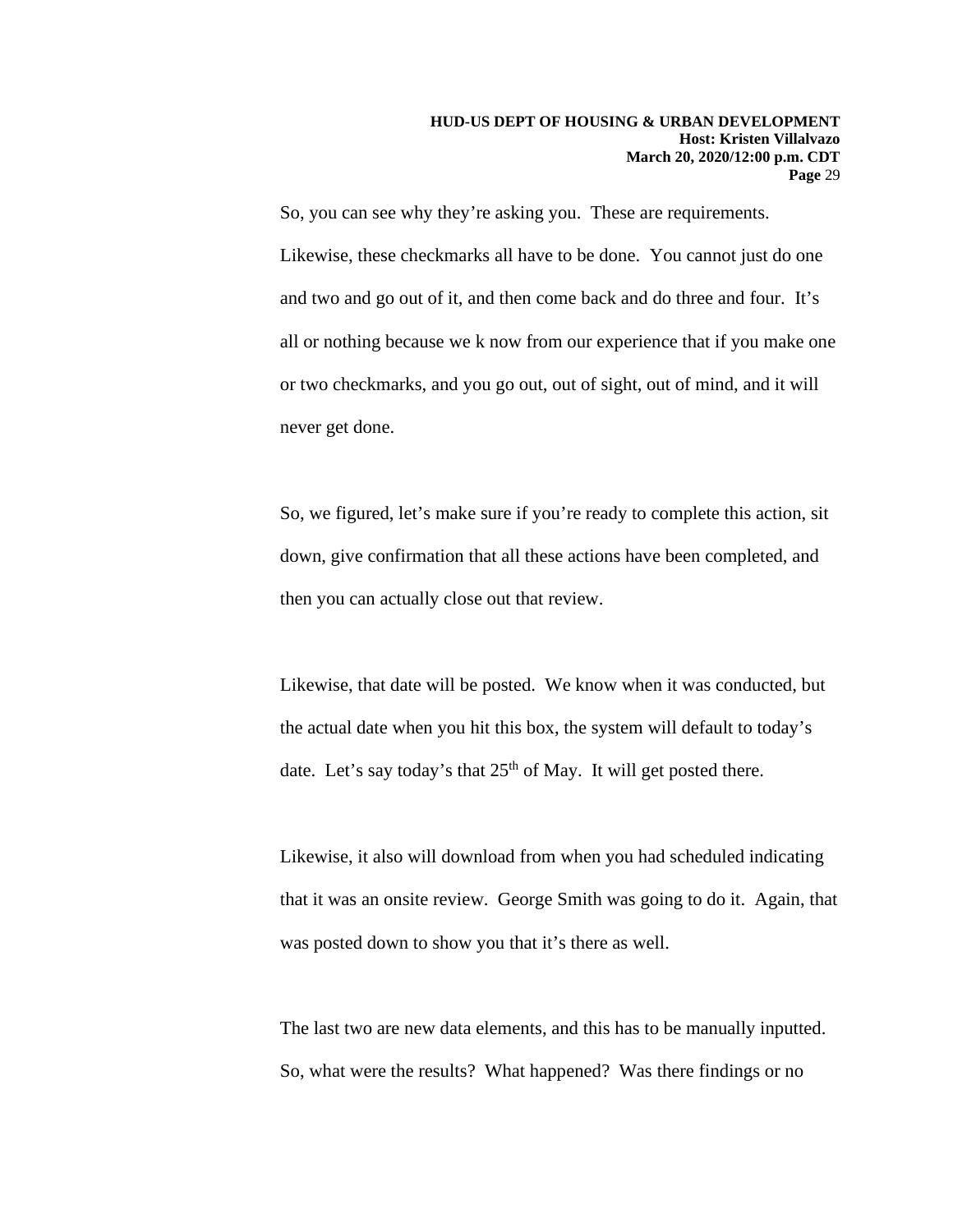#### **HUD-US DEPT OF HOUSING & URBAN DEVELOPMENT Host: Kristen Villalvazo March 20, 2020/12:00 p.m. CDT Page** 30

findings? Also, too, in a risk level, what risk are we going to give this? We have tier ones to tier fours to indicate the level of confidence that we have in the agency.

Tier one doesn't require another review for three years. We all want to get that because I'm sure you don't want to have reviews done every year or so. Tier three and four, there may be some concerns, and the points that you received on your 9910 evaluation may warrant us to come out again within a year to recheck on your agency.

When this is all done, you hit the apply button. That's the save button again to intake this data. Now, it drops down into completed review. You see it where it was done, completed 5/25, conducted on 5/18. So, this now becomes the completed view, and there's no scheduled review up there now because we don't have to schedule one until May of 2023. When we get close to it, again, we'll repeat the process of hitting the schedule button, and going down.

That risk level, remember that risk level I gave you, that risk level is one. That's a three-year approval. So, look on top where it says next review deadline. It then calculates it does not need a review for three years.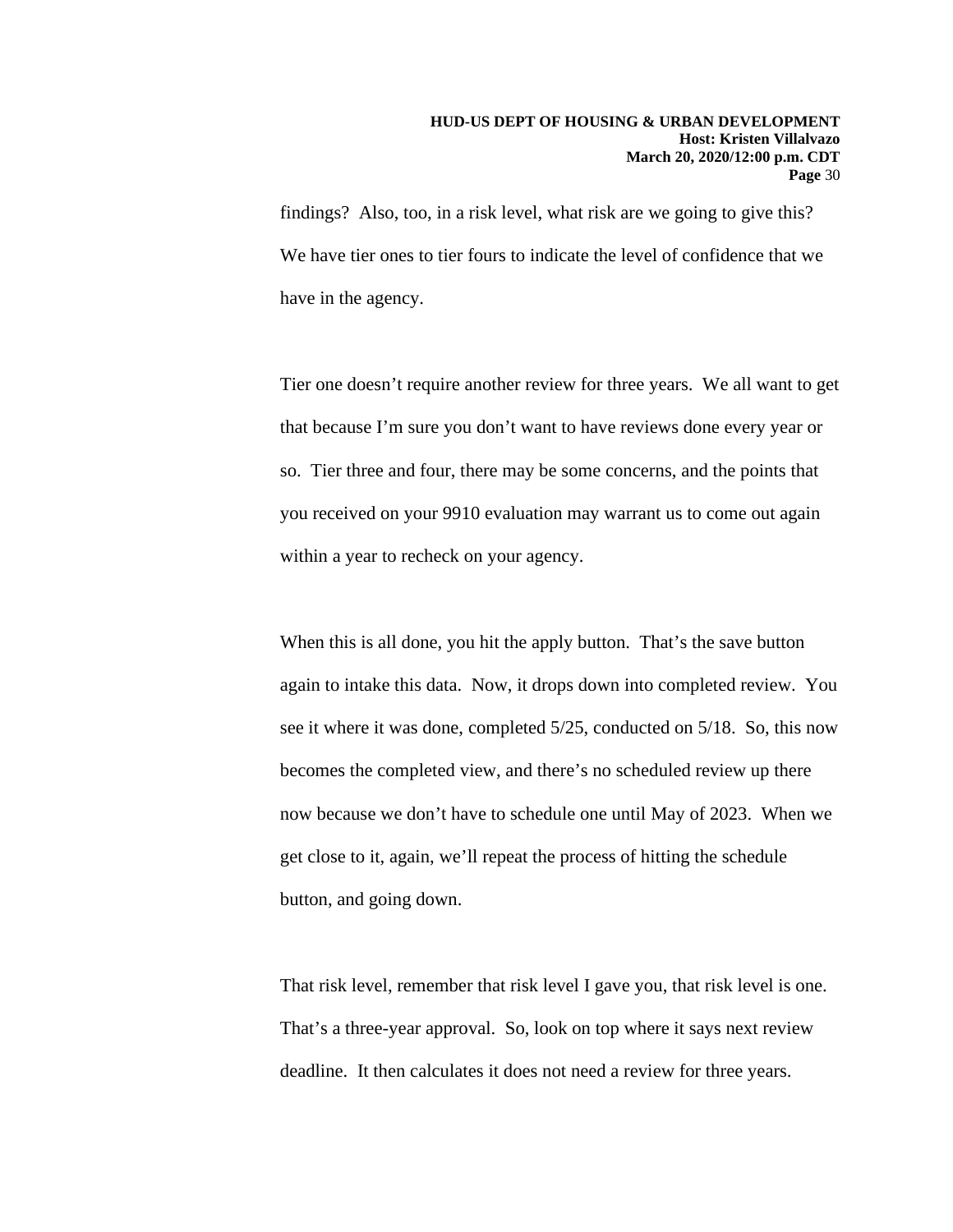So, it was completed on May 25, 2020, so the next deadline is May 25, 2023. That gives us all a period of time in which we know we have to perform the next review prior to that deadline. This is a good, good feature for us to keep track and hopefully keep up with doing the reviews in a timely manner.

Of course, if we're in a completed review, and something needs to be changed because the information was inaccurate, for whatever reason, the HUD user can go in and edit it and make whatever changes to make sure we capture correctly the information because, as you an see, there's some logic built behind some of those points, and we want to make sure it's functioning correctly.

For example, if he decides that the tier was not correctly—the risk level was not appropriately marked, you can go back in and adjust it and save it, and everything else will get adjusted as well.

If you want to see what your history of reviews is, just see the running track. Again, what we've done, we archived them all in a profile so you don't have to go to previous profiles to see what was done beforehand.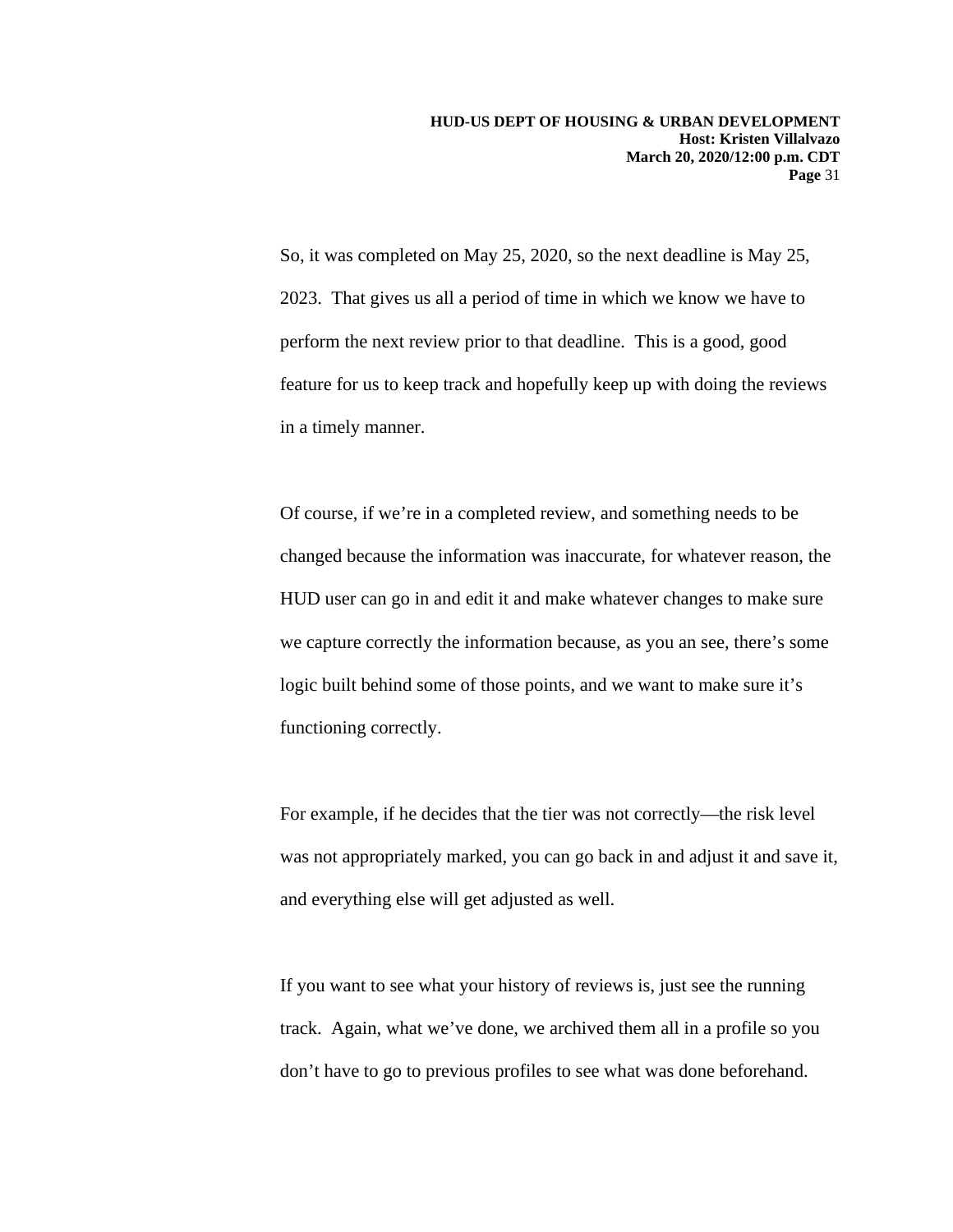You can look in this, and it will show all those reviews that were done. In this example, you can see May 25, 2020. You can see the last one at 2019 and even the one before that 2016. So, you have the ability to look at these to see the history of all the reviews conducted for this agency.

When you go into the advanced agency search, you have the ability now to go ahead and utilize these new data points in creating your customized list when you're researching in the advanced agency search. You have your results, your risk level, and the review types. That wasn't there before.

I want to point out in the results section, we had the old one of being in compliance, conditional compliance, or noncompliance. We used those three categories, but now the review team has decided to go ahead and confine it to just two: findings or no findings.

We left them there though for HUD users as you're building out your list because any reviews done in the past will have the old three choices, so we left that there in the search criteria so if you want to pull anything from the past, you can still pull that data point and bring it over. If you want something going forward, you have to use the lower data selections.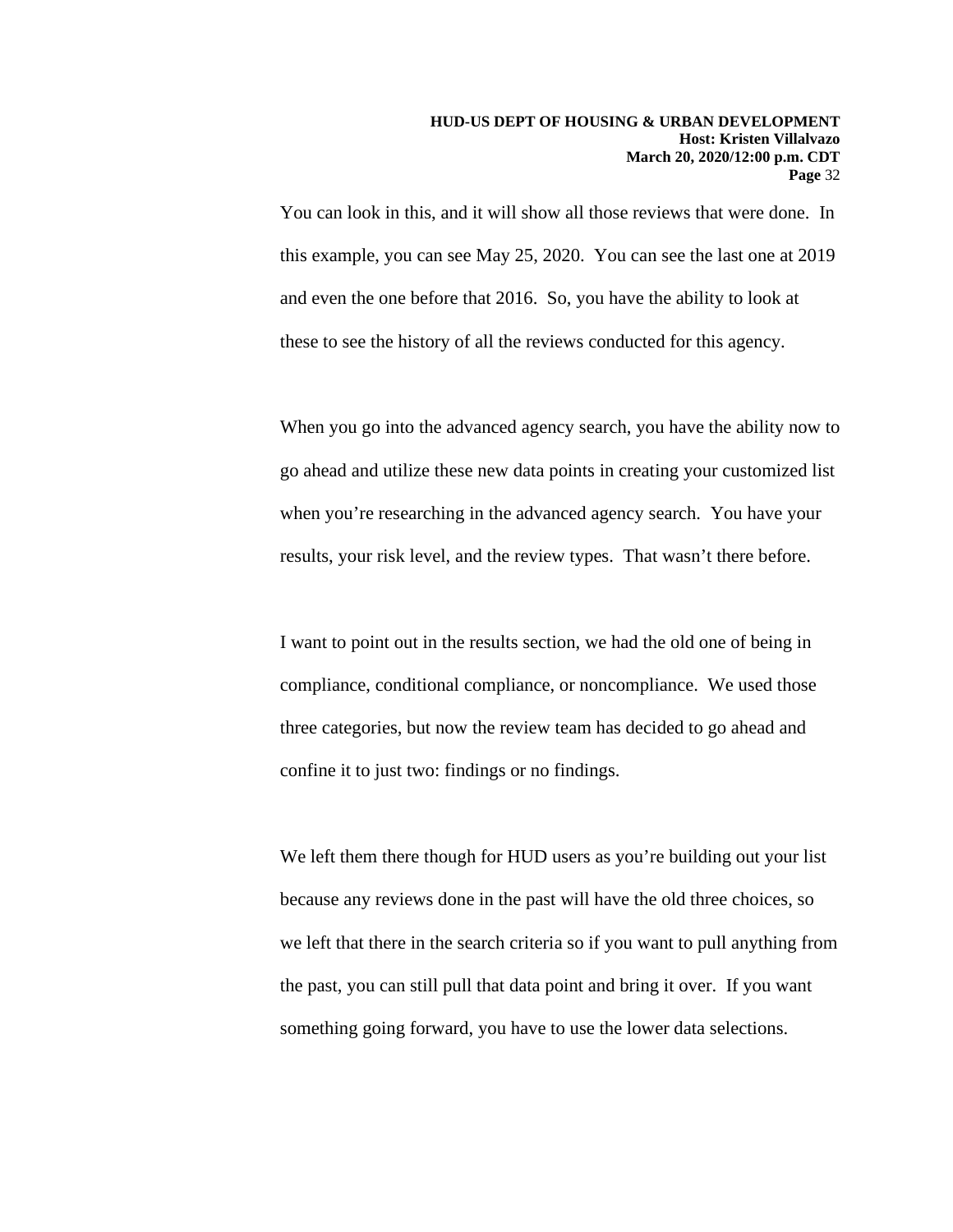#### **HUD-US DEPT OF HOUSING & URBAN DEVELOPMENT Host: Kristen Villalvazo March 20, 2020/12:00 p.m. CDT Page** 33

Likewise, what's available is the risk level. You have those four data points in there to do your review, and then the types of reviews is also present, desk and onsite, to customize your list that you're trying to create.

Likewise, when you go and create your spreadsheet from your results, the third fixed spreadsheet, there's a review spreadsheet, all those new data elements for the review is now presented in a spreadsheet so when you pull up your spreadsheet of those agencies, you'll have all these new data elements in there so you can go ahead and customize and analyze your report according to your needs.

Virginia George, we have one question.

George This is a good time. I wanted to ask for that. Go ahead. What's the question?

Virginia It's about what you're going over now. Is it only editable by HUD staff? So, the agency can't make changes. Is that correct?

George That is correct. When you want to go back, and you have this information in here, you see on the top it says HUD User Only on the slides, you'll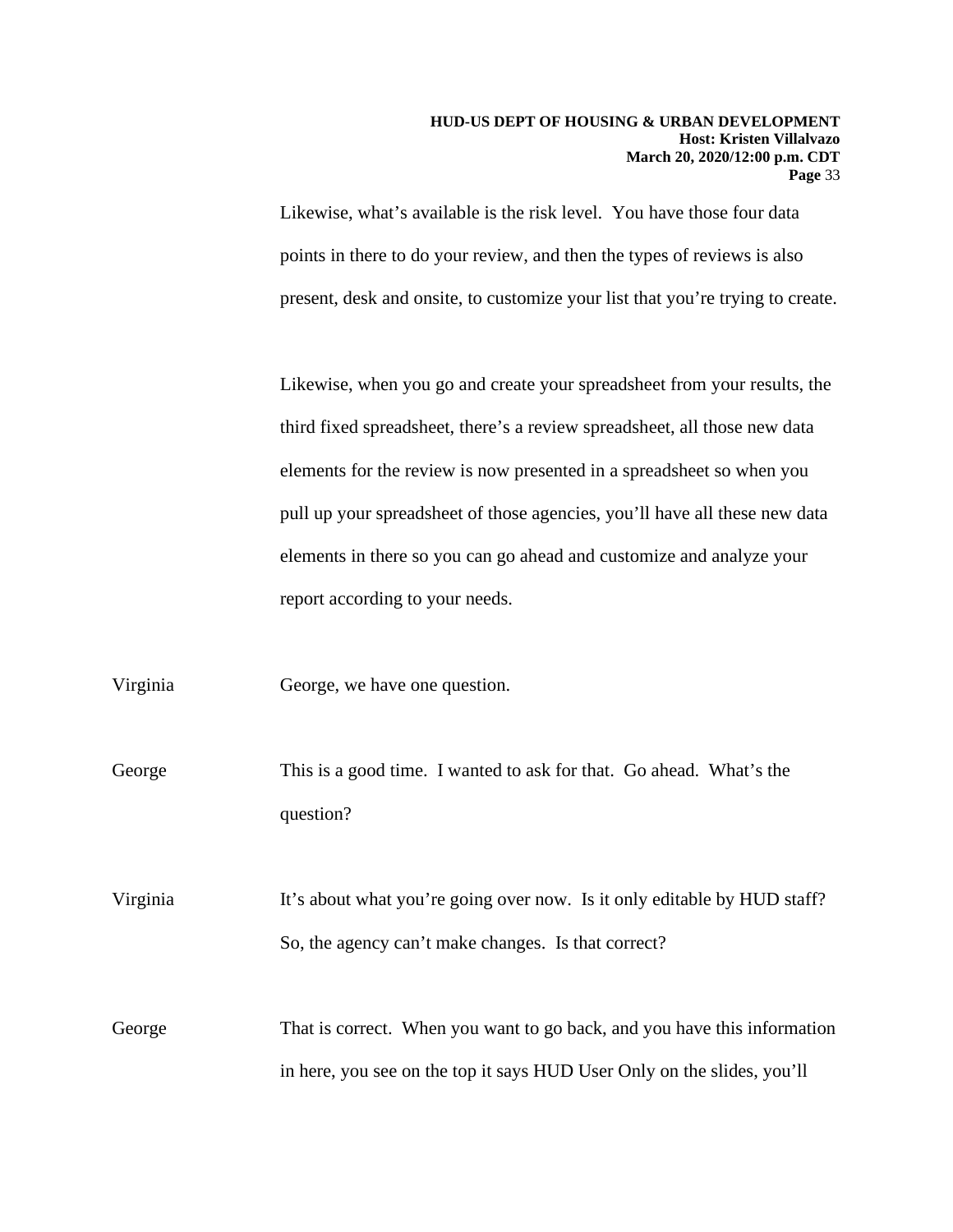have that reference, and I'll verbally also guide you by saying this is a HUD feature only.

Everything in the tab, and I'm going to move just quickly to the apologize for this. I'm almost there—into the HUD Affiliation tab. This slide is controlled by the POC, but the agency has to be familiar with the information. If they're uncomfortable, or if they dispute what is being presented, this is what they should then talk to their POC about to make sure they clarification.

Because we need tight control over this because we don't want agencies to put their own review results down, for obvious reasons, or put down their counseling services that are not what their work plan has stated, or you know select their own agency type, we control those things, so that's why it's HUD controlled only. The information is displayed that the agency can see as well.

Are there any other questions? Okay. So, we've completed about the reviews where it's presented. We have this on a spreadsheet.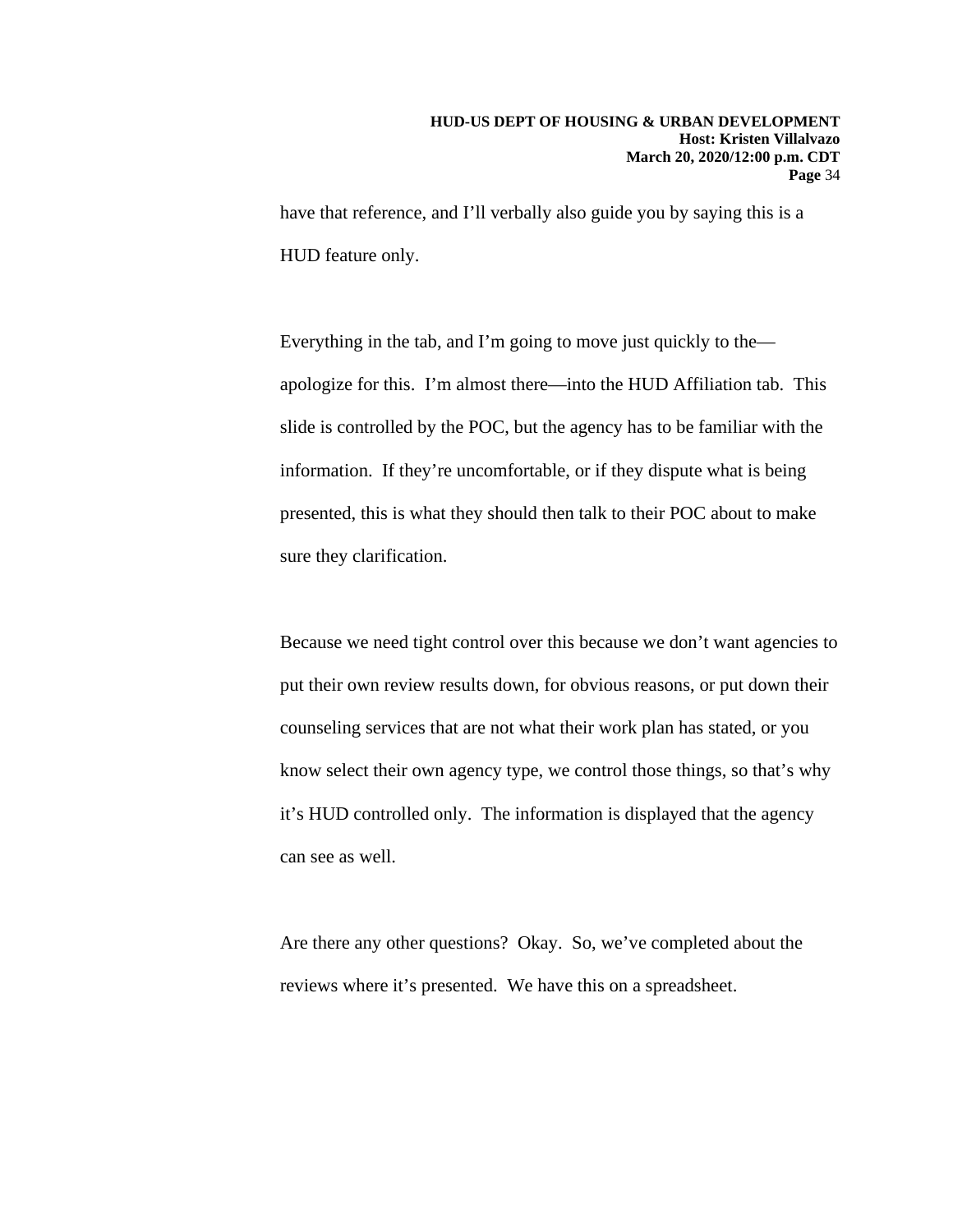The next portion we have is the agency status. Now, there are going to be a little bit of changes on the process of the status, but for what the agency needs to be looking at though is still going to be what's presented on these slides, and that is—

I'm getting some feedback. So, again, I'd ask you to be on mute, please. Okay, I apologize for interference. Virginia, can you make sure maybe you should be on mute? Hello, who's on the call please? Please mute your phone.

Moderator This is Ryan with AT&T. I muted Virginia's phone. She must have accidently had it off mute.

George Thank you for assisting. I appreciate it.

Okay, on the status, we still have key elements that you have to be aware of if you're an agency user. Again, the HUD user determines this, and they do this based on the results from your review what status you will be in.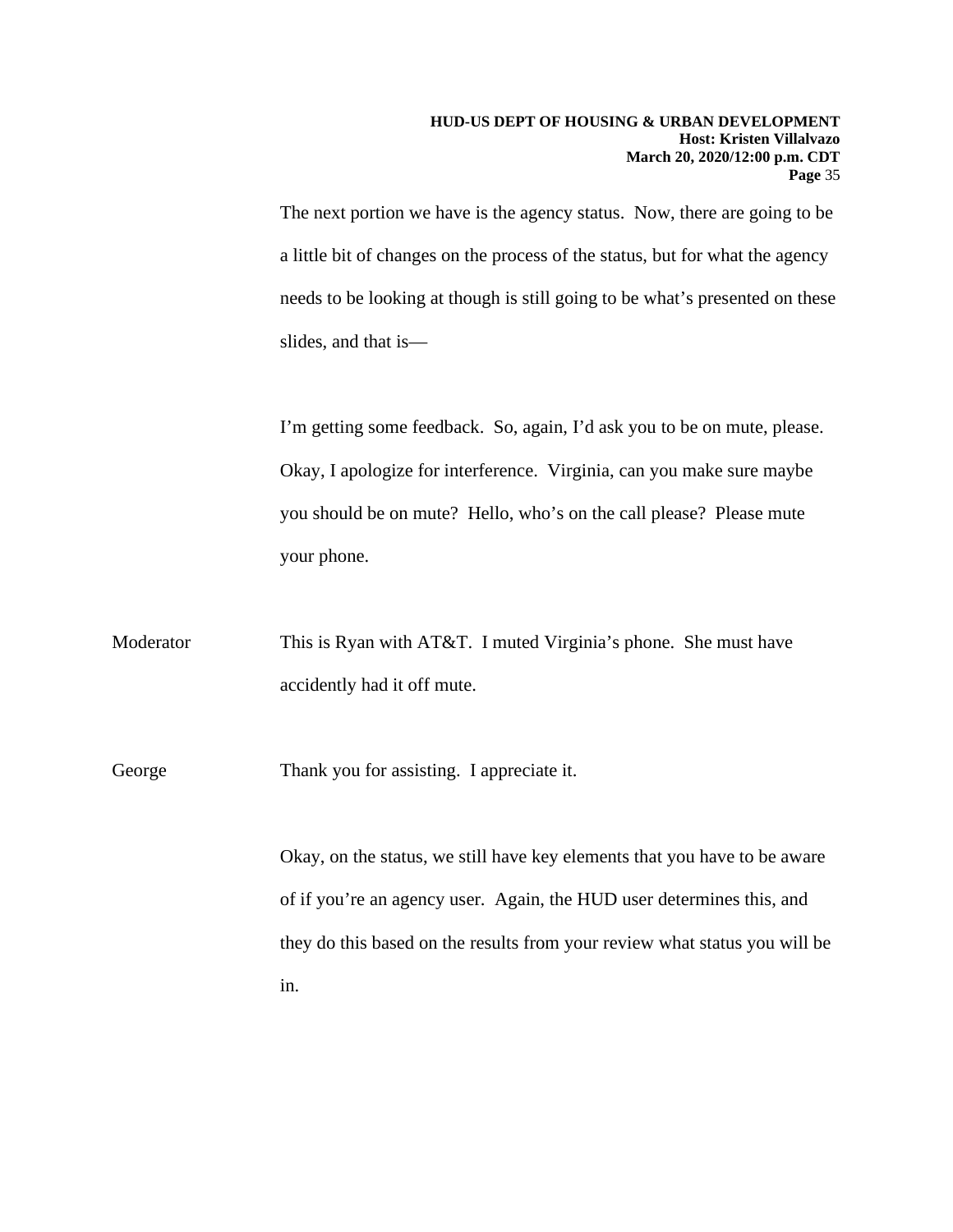You have your status, the reason for the status, the as-of date and end date, and the date when it was published, and who published this status. You can see all this information in there for your use.

If you're entering a new status, you have a key to do that to bring up an action box to input the data. You do so in this screen here. You place your status, the as-of date, the reasons, and the comments. We want to comments to be specific to benefit us to do analysis of the efficiency of the program.

Of course, once that's all in there, one of the reasons we thought we'd clean that up, too, to categorize the reasons into certain groups so that we can do more of a filtering and analysis of what's going on in our program.

Of course, when an agency is being approved, the two choices are initial and recertified. If they're new, it's initial; if they've been in our program, and they're re-approving, that's just recertifying. That's all the reasons we need to give.

Likewise, if an agency is not a 9900-approved agency such as a local intermediary, multiple state organization, or a state housing finance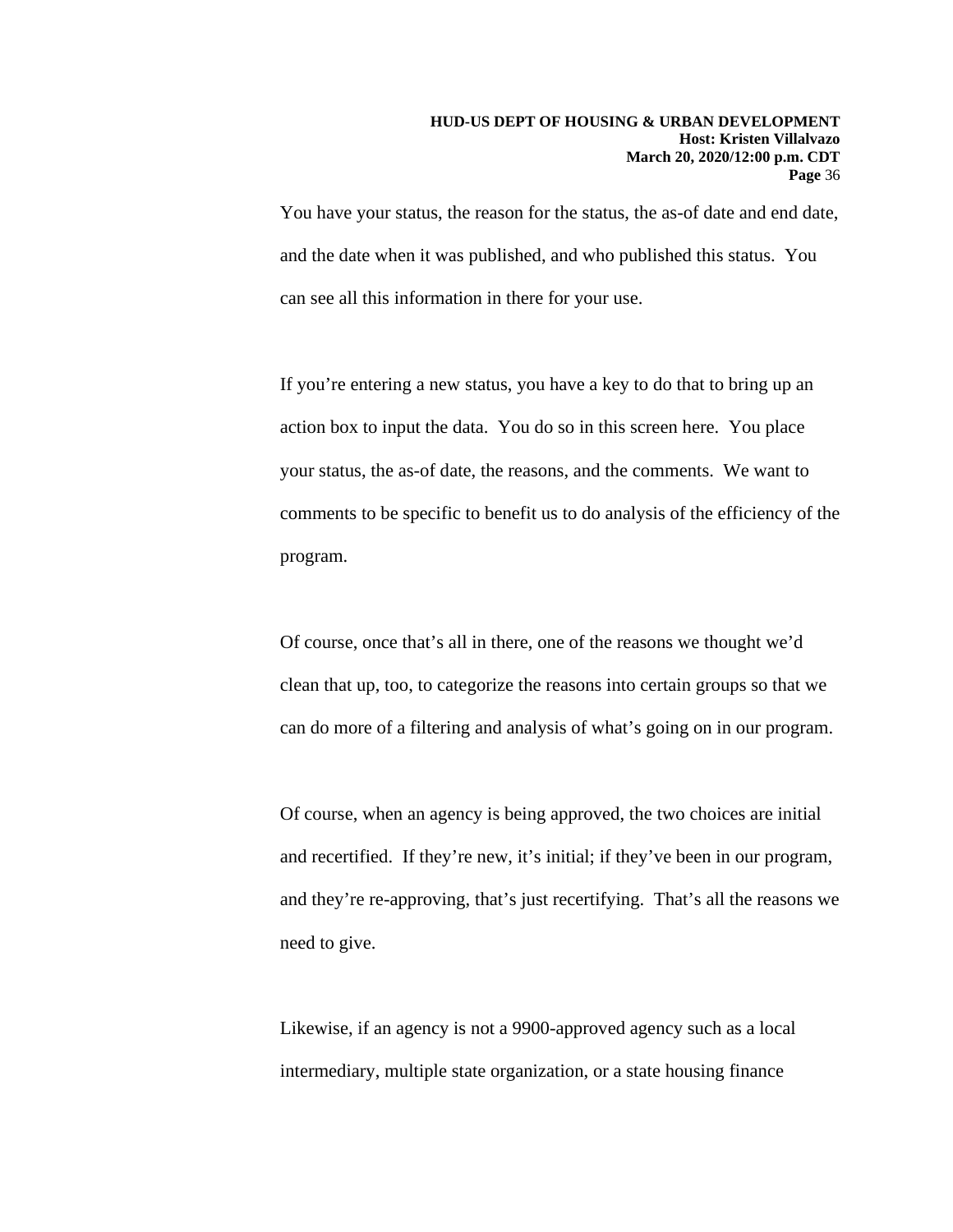agency, they're a branch affiliate or a subgrantee, you either have initial or renewed because you're participating in our program. You're in our program because you're affiliated with an approved parent agency, and because of their qualifications, you're in our program as well so long as you maintain your qualifications.

In conditional status, the conditional status is still an active status. It's saying that if there's anything that jeopardized how you are in our program, you can still get grants, you still get published on all our advertisements sites, and so forth. It's just that it's a flag to tell us further action is required.

We group these down into these seven categories that we feel that fits the situation mostly. Primarily, if you have a deficiency in your performance review, and we're waiting for you to comply with that, we put you in conditional status, and this is a reminder for the POC and also, too, hopefully a reminder to you , the agency users, to say hey, there's still some work to be done. Please complete it. When that's completed, you'll get back into you recertified or renewed status of approval or participating.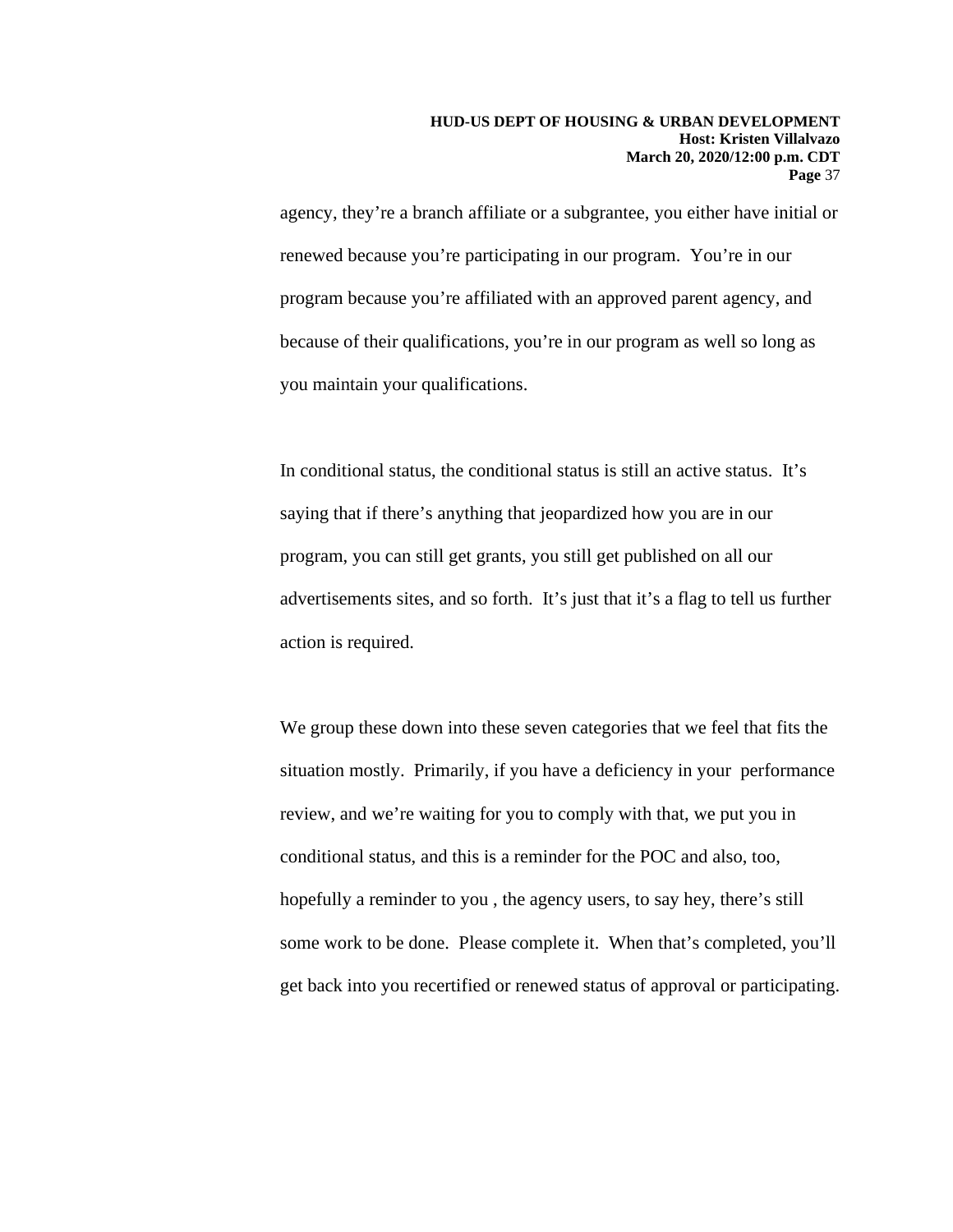We have a few others. If there's a client complaint that we're following up on. An agency internal, if the parent agency has found something internally that went wrong, they can let us know so we can track that as well until they resolve it.

Not compliant with the reporting. If you're not submitting your 9902s, you're delinquent or tardy on that repeatedly, the POC may put you in a conditional status so that they can have a come to Jesus moment with you or something to make sure you get in line.

When you're not submitting your quarterly reports or not submitting your data using the client management system, whatever it is, we can have this as a flag to make sure these things are done.

If your status expires, but we didn't conduct a review, and we're trying to play catchup, we may put you on a conditional status to say pending a PR, or a performance review, so that when it's completed and everything is done, then we can put you back to your approval or participating status.

Sometimes you may have insufficient certified counselors. It may be right now between now and 1 August, if you don't have everybody, your POC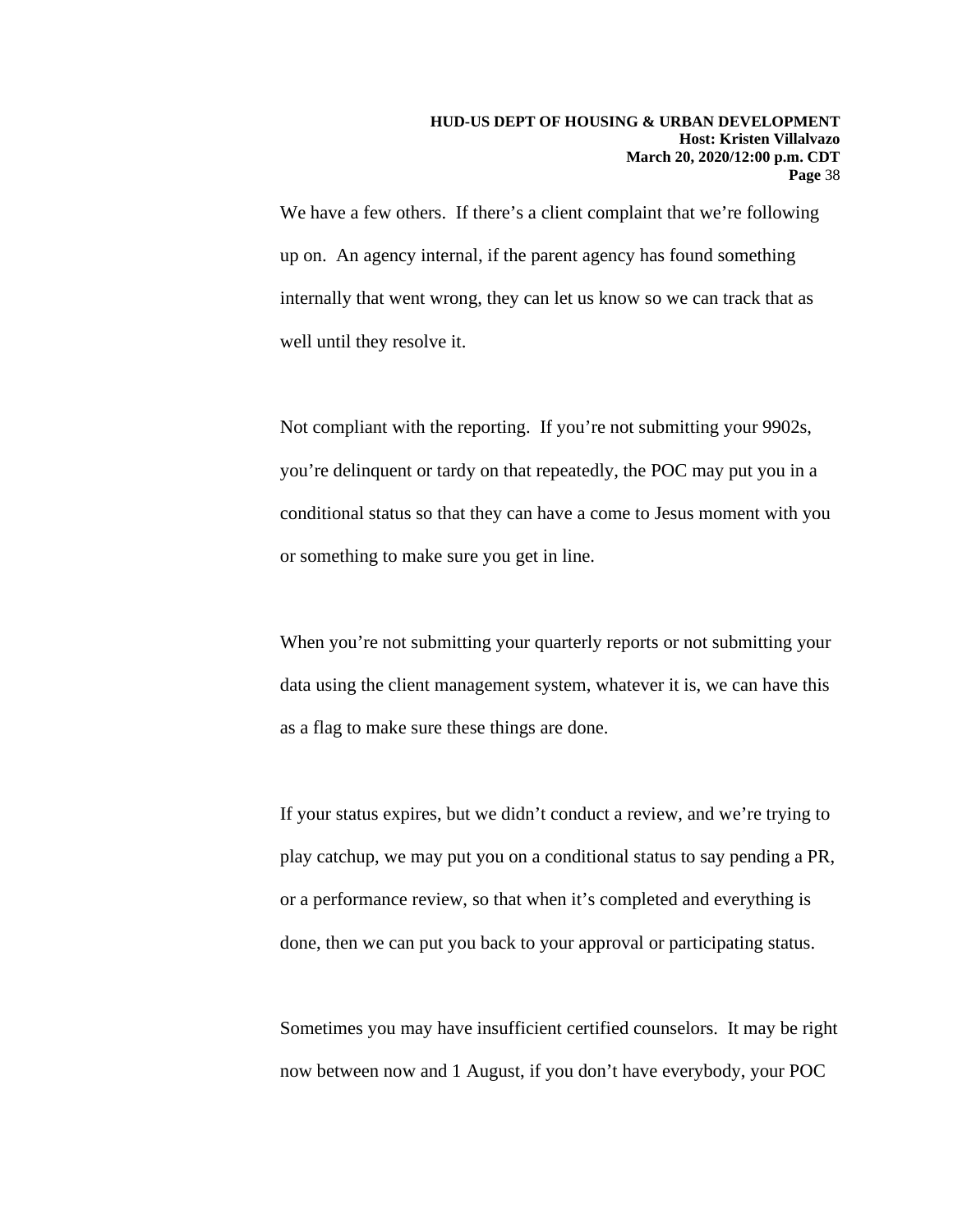may put you in this conditional status so he can track with you getting that counselor certified.

Of course, when you're a new agency, you don't have all the information, we put you as a default into conditional. A new agency default means we have to clean up some more information. So, hopefully, that's all obvious those particular conditions, the reasons.

For inactive status, we have this—what we do is for inactive status, your office has closed. It's a temporary status until we can either open you back up, or we can go ahead and move to termination.

If you're going to be terminated, and I'll be honest with you, this information on the board is unfortunately backwards, and we're cleaning this up in the next release. We'll have this—this says waiting termination, lack of funding. All that is waiting reactivation, and all those hyphens are for that.

Waiting termination is just you're waiting for termination, but we don't want to close you out now. The reason is if you posted a 9902, we don't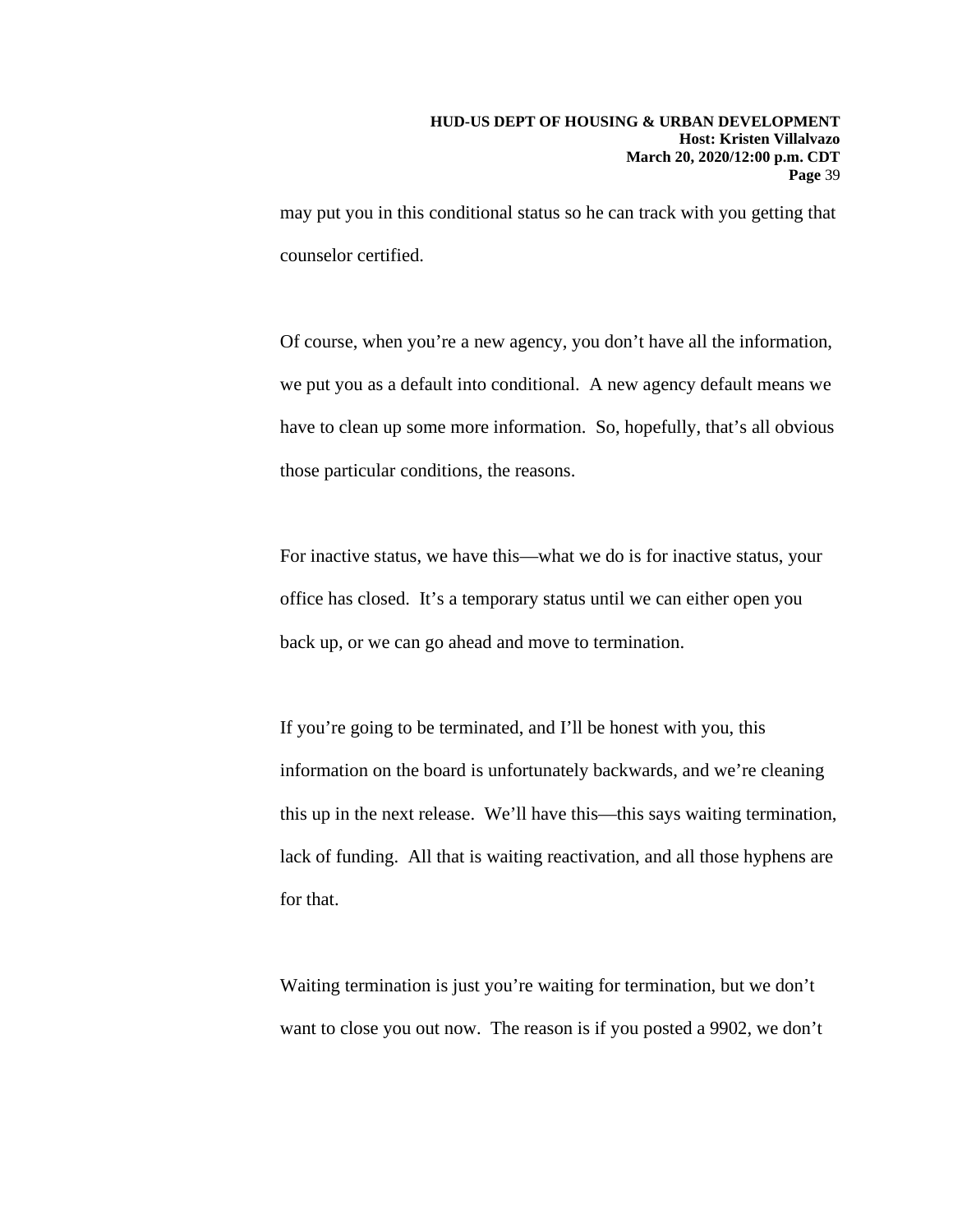want to lose that by terminating you because once you're terminated, the parent connection is gone, and also you're gone, too, with your 9902.

Likewise, if you have some grant funding, and you used that funding, we don't want to terminate you too prematurely because then the suballocation balance sheet would have a loss of money that they can't account for. We want to keep you on the roll so they can say oh yes, that amount of dollars went to this agency who will be terminated, but they did use some of the money in the first, second quarter, and we have to account for it.

By putting you in inactive status, it just puts you in a placeholder until we get to generally 1 October, the new fiscal year where we can cut you loose. So, if you're in inactive status, you may still get some correspondence from us, this will help us to close you out. That's the reason for it.

The other status is sometimes you have to temporarily close your office. You don't have the certified counselors, maybe you have lack of funding, or no counselors, they left and you're trying to hire somebody. Natural disaster, of course, damage to your building, and so forth. We can put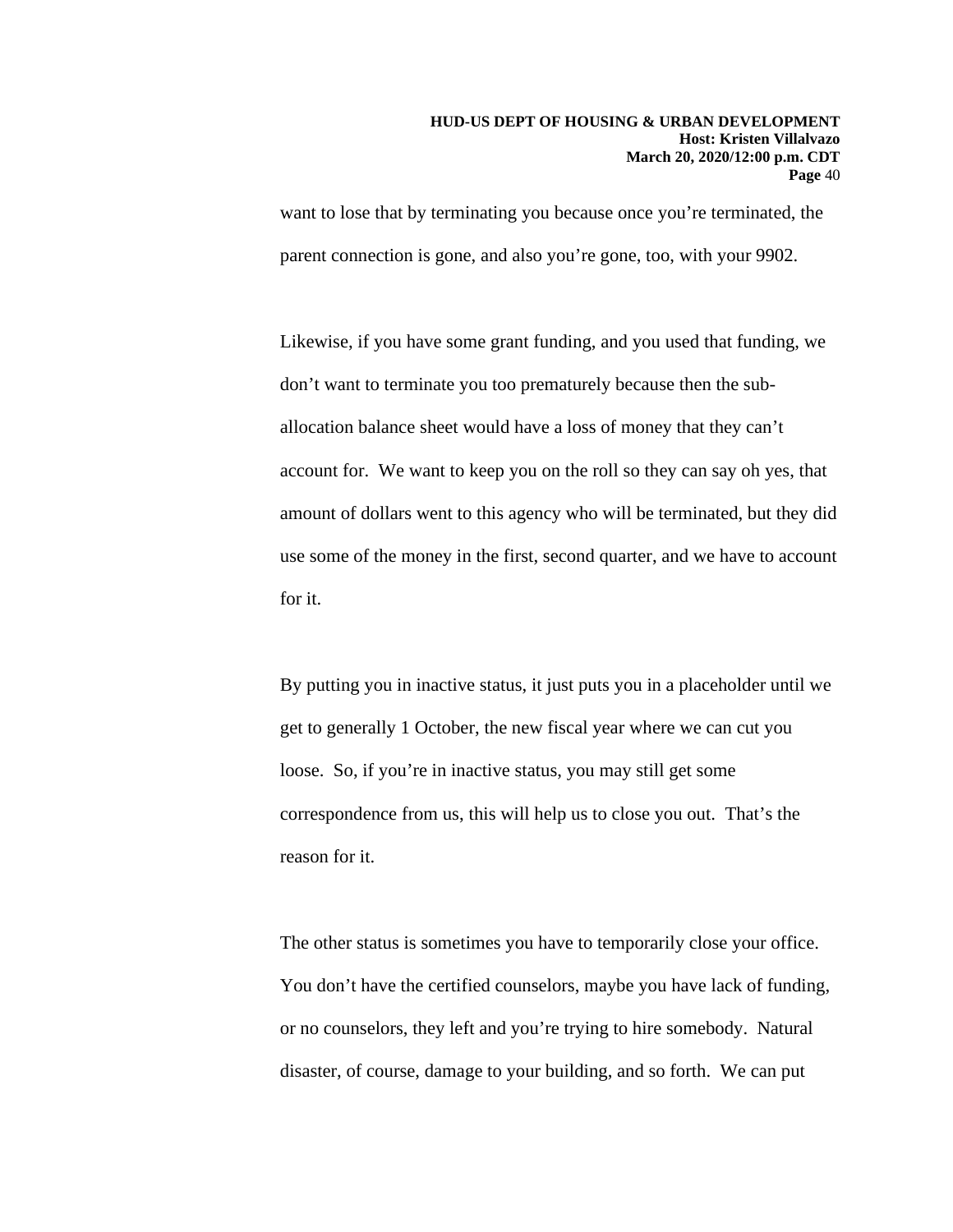#### **HUD-US DEPT OF HOUSING & URBAN DEVELOPMENT Host: Kristen Villalvazo March 20, 2020/12:00 p.m. CDT Page** 41

your in a temporary status without terminating you because one you're terminated, you come back, and it goes through a new approval process. We don't want to do that.

We put you in a temporary status of being inactive. You're stagnant in our database. It doesn't go out to the public, and when you resolve these setbacks, we can then put you back into approval or participating status.

Once you are terminated, we put these categories down because we try to group them into appropriate categories to help us to analyze the reasons for agencies leaving our program. These are the ones that we feel are the most appropriate.

Therefore, when you are terminated, we want to get that information. The POCs have been really driven hard to put an appropriate reason down, but also inside the comment section give us a little bit more detail so that we have an understanding of why you left. If it was something that was a delinquency on our part, and we can improve upon, perhaps we can learn this lesson and make some changes.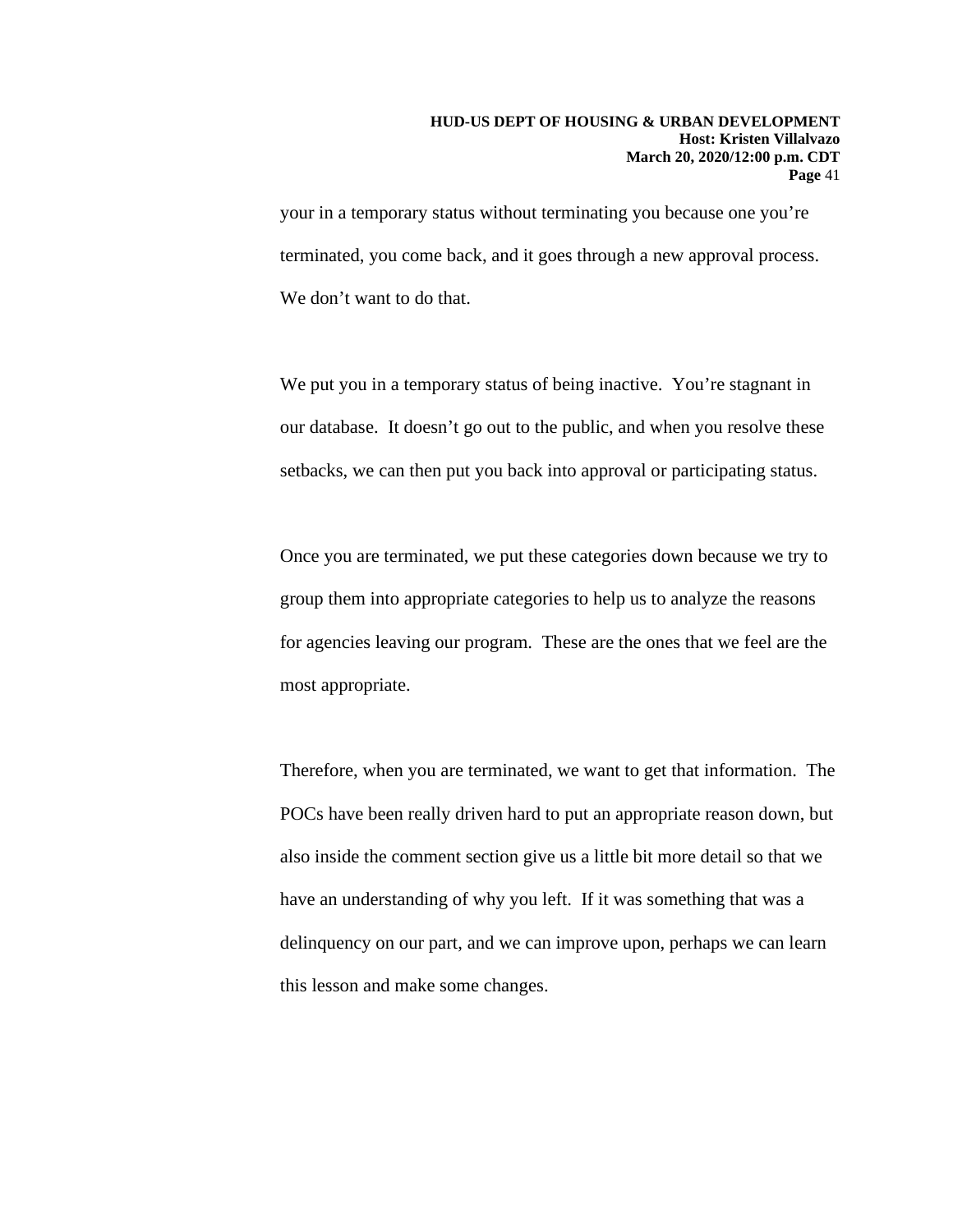#### **HUD-US DEPT OF HOUSING & URBAN DEVELOPMENT Host: Kristen Villalvazo March 20, 2020/12:00 p.m. CDT Page** 42

Once the information is there, of course, you hit the apply button because, again, once these intake boxes are up, they're static and just placeholders for data until you hit the save or apply button that locks it in the database and throws it out. You can see that information that was in the intake form is now presented in the status box.

Agency users, you can't change your status, but you can see your status, and this is what you'll see. In this example, you're seeing yourself in a conditional status, and what's the reason? Failure to comply with reporting. Now you know why you're in a conditional status.

You can talk with your POC and get that resolved. You can see how long this status is going to be for, who did it, and when it was posted.

If you want to see the history of the statuses, again, we now put all the statuses together so that you can see it in one glance. Before, it was fiscal year-based on the profile. Now we did away with that, and we just lumped them all together.

In this example, we see four 2020 statuses that were created, and we also have the 2019 statuses there, too. We want you to see all statuses. In this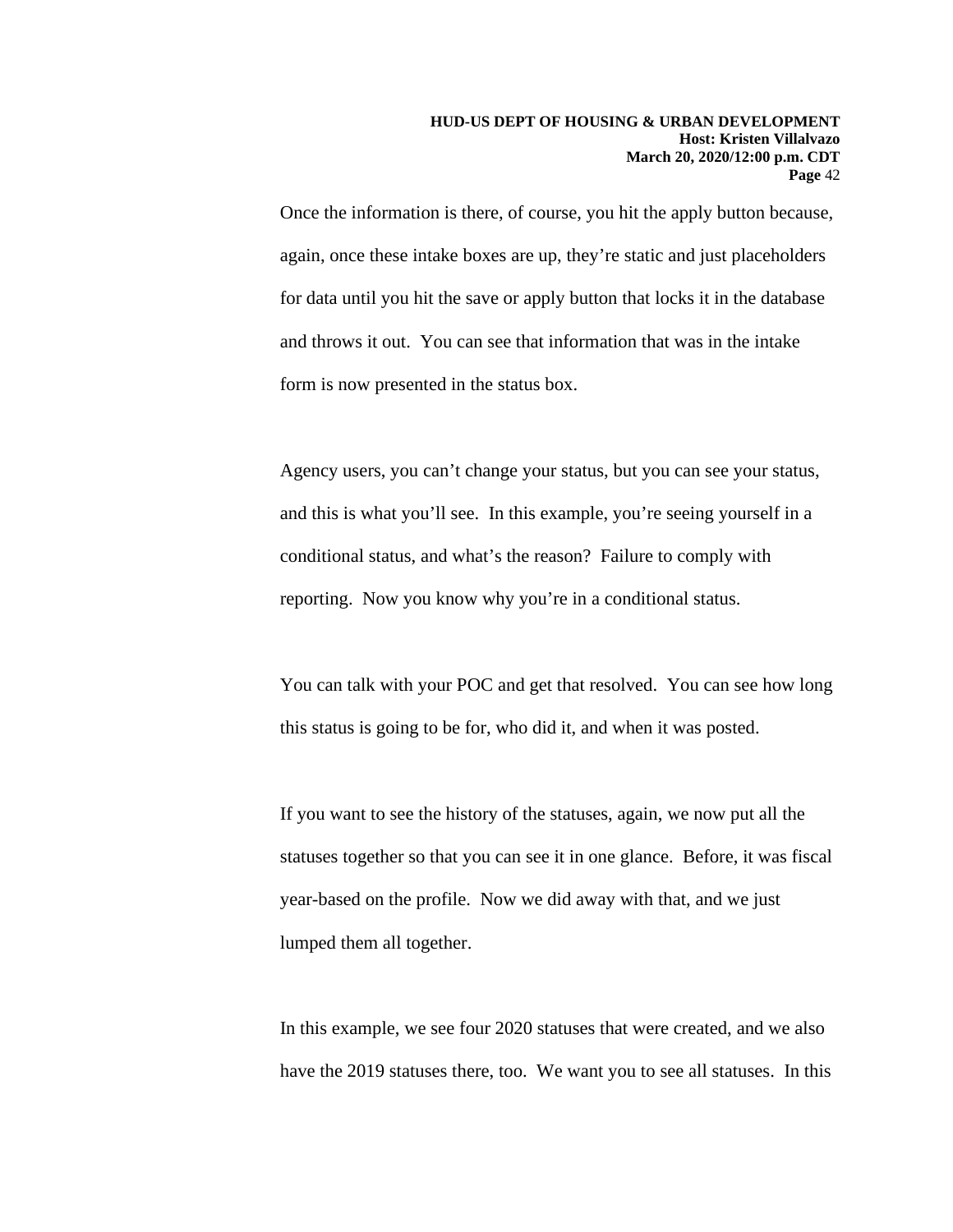example, there's ten entries, but we're only showing you five. If you move to number 2, you'll see the other five. So, you can see the entire history of this agency how they were in the program.

If you have to make any changes to it, you're able to go back in, make whatever changes you have to have in case there was an error, you have to make adjustments, you can do that. Hit apply, and you can save it.

Are there any questions on the status? For the HUD users, we went through this as far as their training on how to navigate through that process, but if there's any agency users that have questions from your perspective, you just have to make sure you're comfortable in seeing your status and what each point means, what the status means. You know what the reasons are, the effective dates of that status.

Okay, I'm about done. The last two features I'm going to go over—I'm sorry.

Virginia I have a couple of questions, George, on your last one. "If the status was placed in conditional when the new version was made, and we inquired if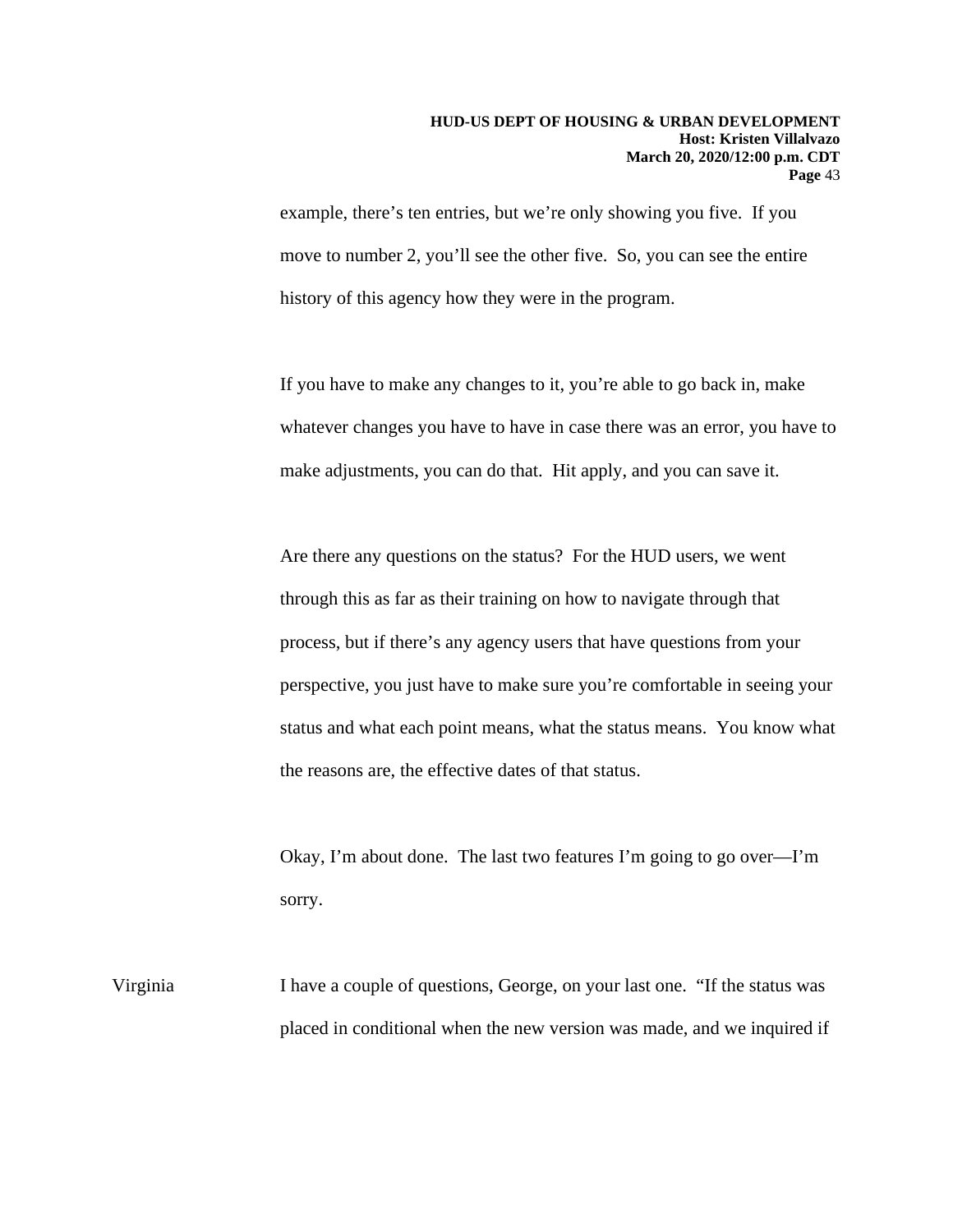it was changed back to approve with no explanation, or were there some hiccups in the transfer of the data?"

George Okay, that status was the old type. If you notice now—let me go back to a status page. You see the status we have in here, conditional. You see those red asterisks? Those are required fields. You see by reasons? That's now required. So, the POC, when they make this status, they have to make a reason. They have to place it into a category of the reason for that status.

> So, if they don't have that now, it's the old one, and we had no data points behind it, so that's the reason for that missing.

Virginia Okay. If it's still not fixed, just send an email to housing.counseling@hud.gov.

George If it's not fixed, they can send it to their POC. Again, they should look at their profile page, be comfortable with the information on it because they're validating that profile, and in the HUD Affiliation tab in the status, if they're looking at saying what the reason is. I don't see the reason posted. The POC simply forgot to post it, they should email the POC or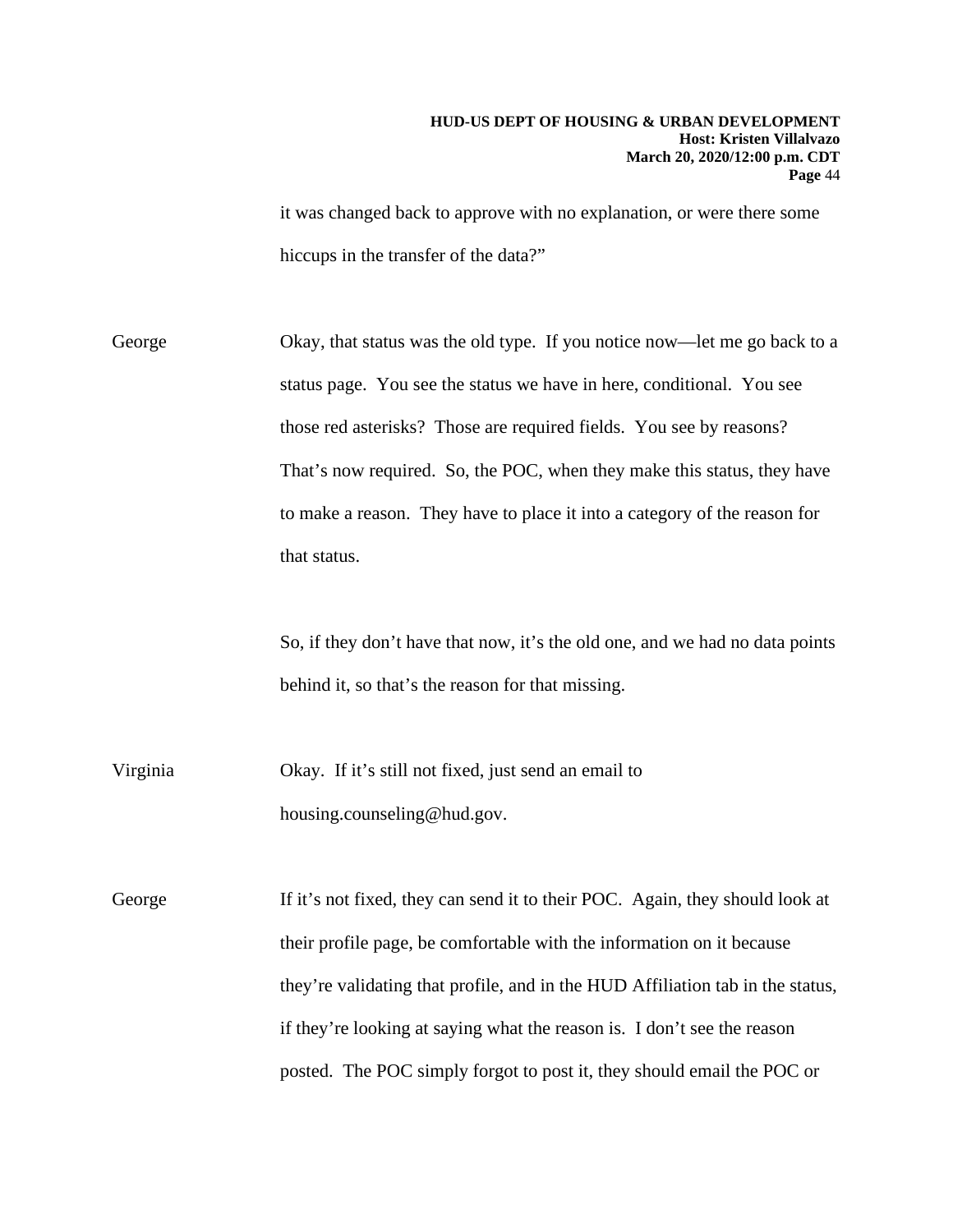call them, and say hey, I'm looking over my status. Can you give me more explanation for it by posting it there. Then, it's an easy fix. As I said, they can go in this, do an edit, make the changes, and then it will be posted in there.

Virginia Okay. Then, you mentioned a client complaint as an issue, and somebody wants you to elaborate on what that means.

George Well, we may get correspondence from a client to say that they were not satisfied, or maybe they have compliments for the agencies. As you know, all the agencies, when they do—they counsel their clients, they should give them a postcard or some kind of correspondence means for them to mail back to HUD about their feedback.

> It's a feedback mechanism that we get, and if there's something that we feel needs addressing for the agency to improve upon the performance of their services, well then that gives us a chance to give them some real examples.

Virginia Okay. Here's one I can answer. It says, "How many certified counselors is sufficient?" Well, as of August 1, 2020, every agency has to have at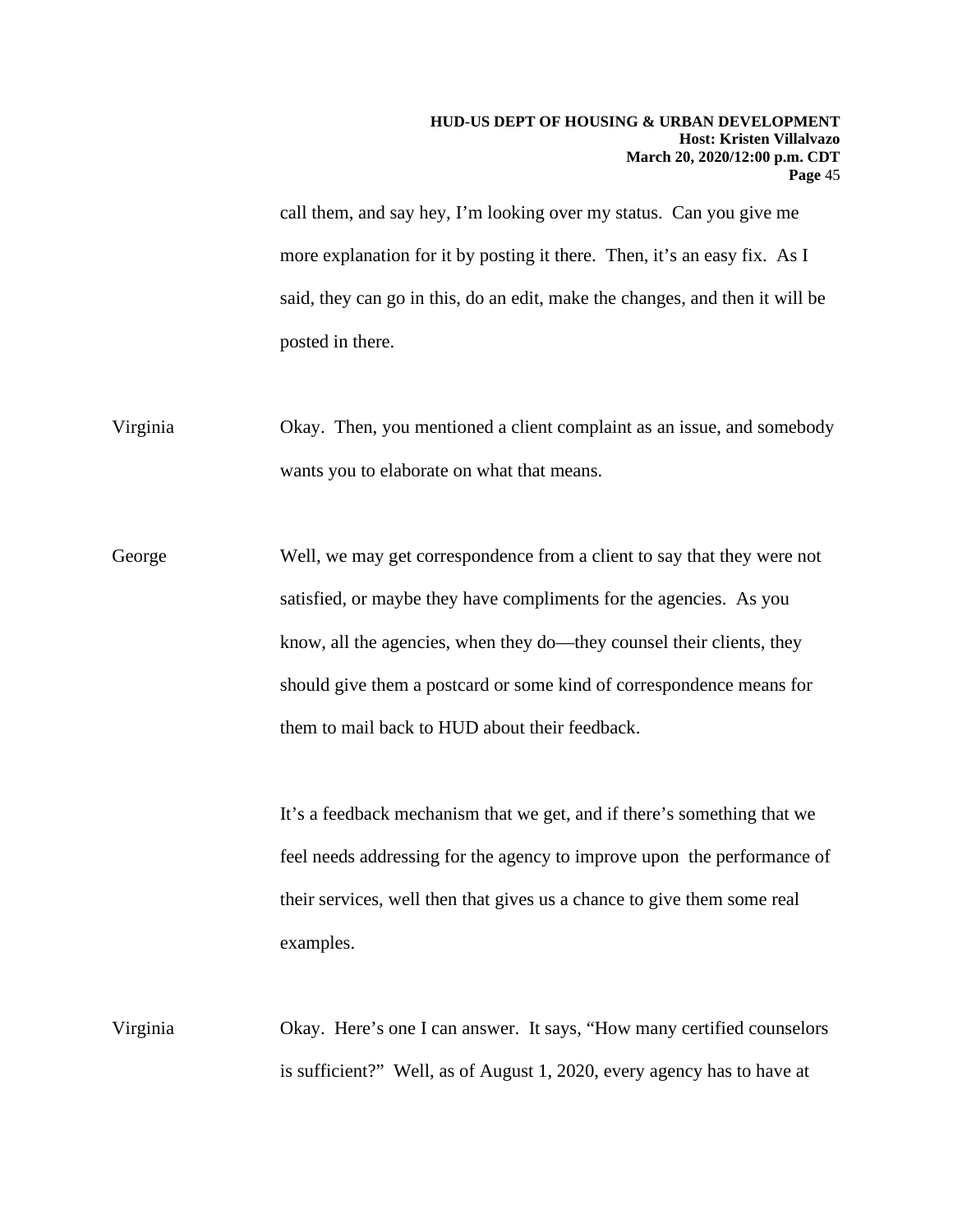least one certified counselor to be able to continue to provide housing counseling, but there needs to be a sufficient number of certified counselors to carry out your housing counseling work plan. So, that's the bottom line. It's sort of up to what you want to do as to how many you actually have to have.

George, I think this one is for you. It says, "The HUD Affiliation tab at the bottom with the zip and the state affiliations have red Xs. What does that mean?"

Georg Yes, that's my next feature into this. I didn't get into yet. I stopped to see if there were any questions.

Virginia Oh, okay. I think it's back to you now.

George Great. Thank you for those questions. The last two slides I have are to do with zip codes and state affiliations. What we wanted to do was allow agencies to go ahead, and according to their work plan, describe to us your area of operations. You can do this by zip code and state.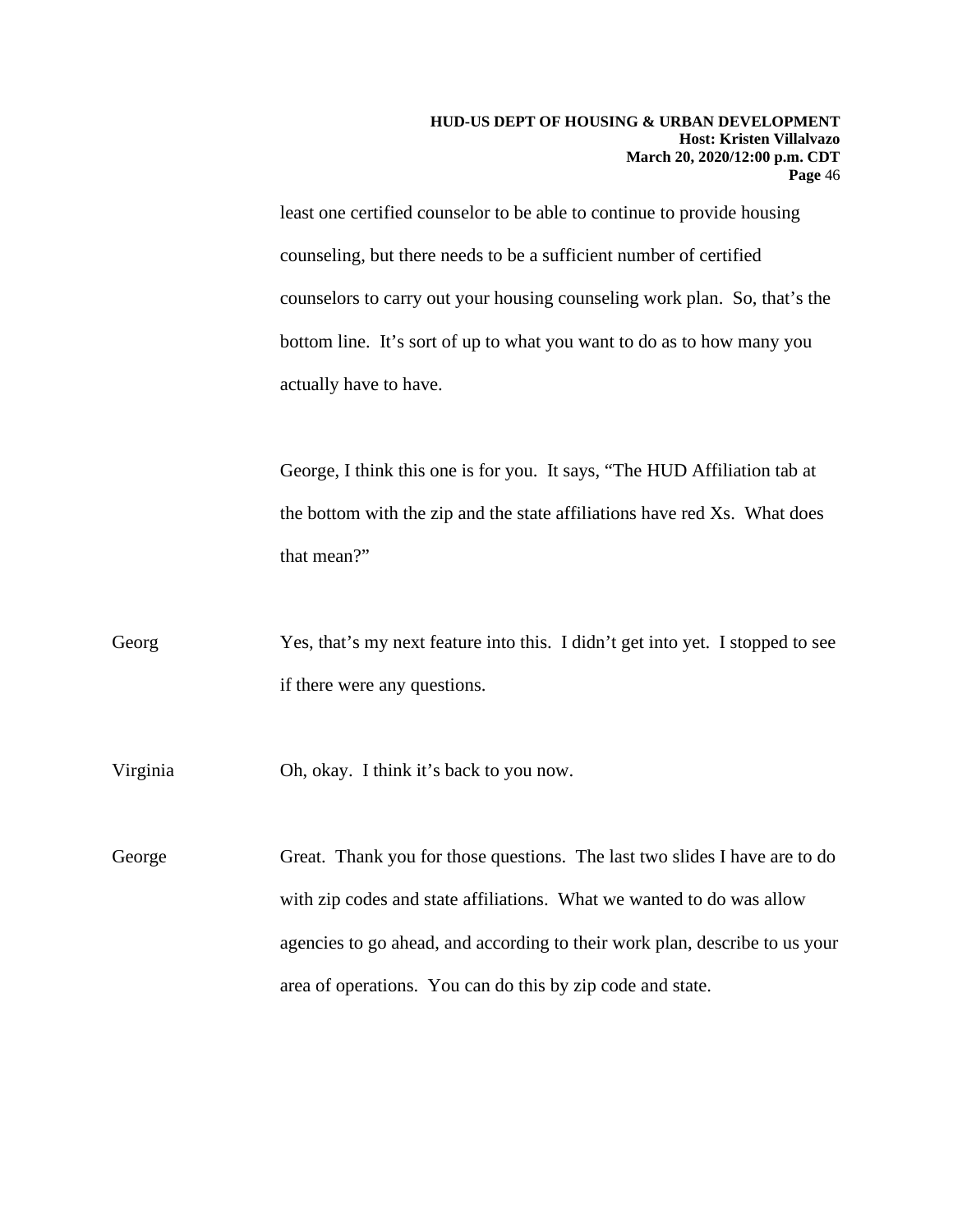We use the zip code mostly to help us pinpoint congressional areas where we get congressional queries to see what agencies are operating in their areas but also, too, we also feed this into the phone system, too, so we want to have this. If you want to add, you simply hit the add button. You add it, and it will be presented.

The X there allows you to remove it. Let's say I made a mistake, or I'm downsizing my operations, you can then remove that. It's a feature, I guess, we would like to have for the counselor feature in our profile, wouldn't we, but right now if you want to remove it, that's what the X is for.

Likewise, if we're going to the state, we can go ahead—remember, it always defaults to the address, zip code, and state is always defaulted, so we have some information on there.

Let's say if you're an agency on a border, and you have jurisdiction that goes over that border, you may want to illustrate that you do operate in two states or more. So, then, you go ahead and click the other state that you're associated with, and you add it, and it will be presented down here.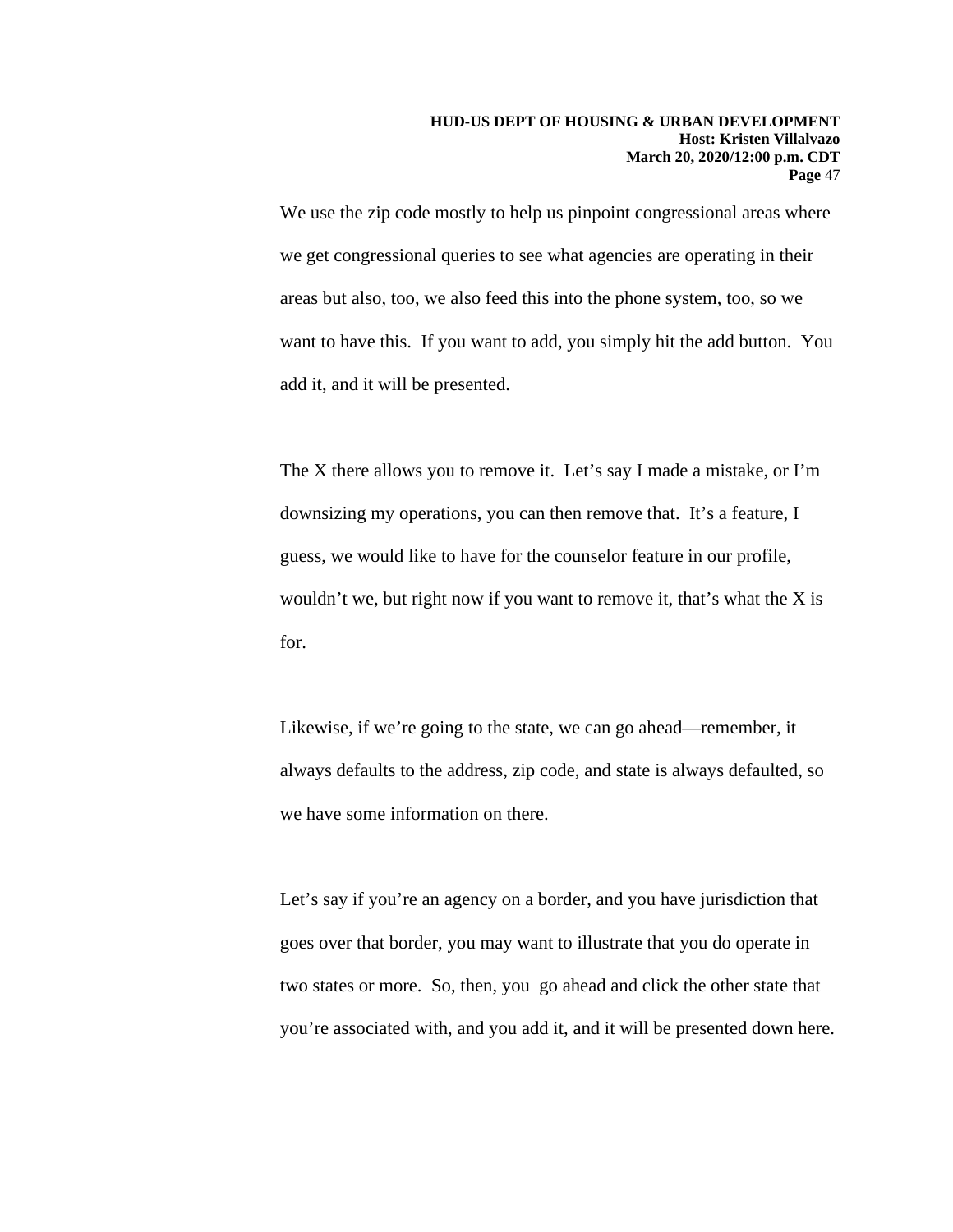#### **HUD-US DEPT OF HOUSING & URBAN DEVELOPMENT Host: Kristen Villalvazo March 20, 2020/12:00 p.m. CDT Page** 48

Likewise, there's an X next to it, so should you want to adjust your work plan, and it no longer incorporates that other state, you can remove it from there.

I think that should hopefully answer that question. We are thinking about the agency users of moving the zip code information over into the Agency Information tab so that the agencies can then fill that in at their leisure, and we're looking at a way to download a group of zip codes into it without having to click each individual zip code one by one.

We're looking at that; it may be months from now, but we are looking at doing that. So, hopefully, that will be a little bit quicker, but the only concern was the reason we put it in the HUD Affiliation tab because initially when we allowed the agency to have it, a lot of you were very—I guess what's the word—energetic about what areas you could serve, and you started putting in as many zip codes as you could.

It wasn't like playing the game of Risk where you're trying to conquer the world. We wanted you to truly put down the zip codes that were practical for your area so that when a client was researching to see what agency was in that zip code, they knew that you were there in close proximity.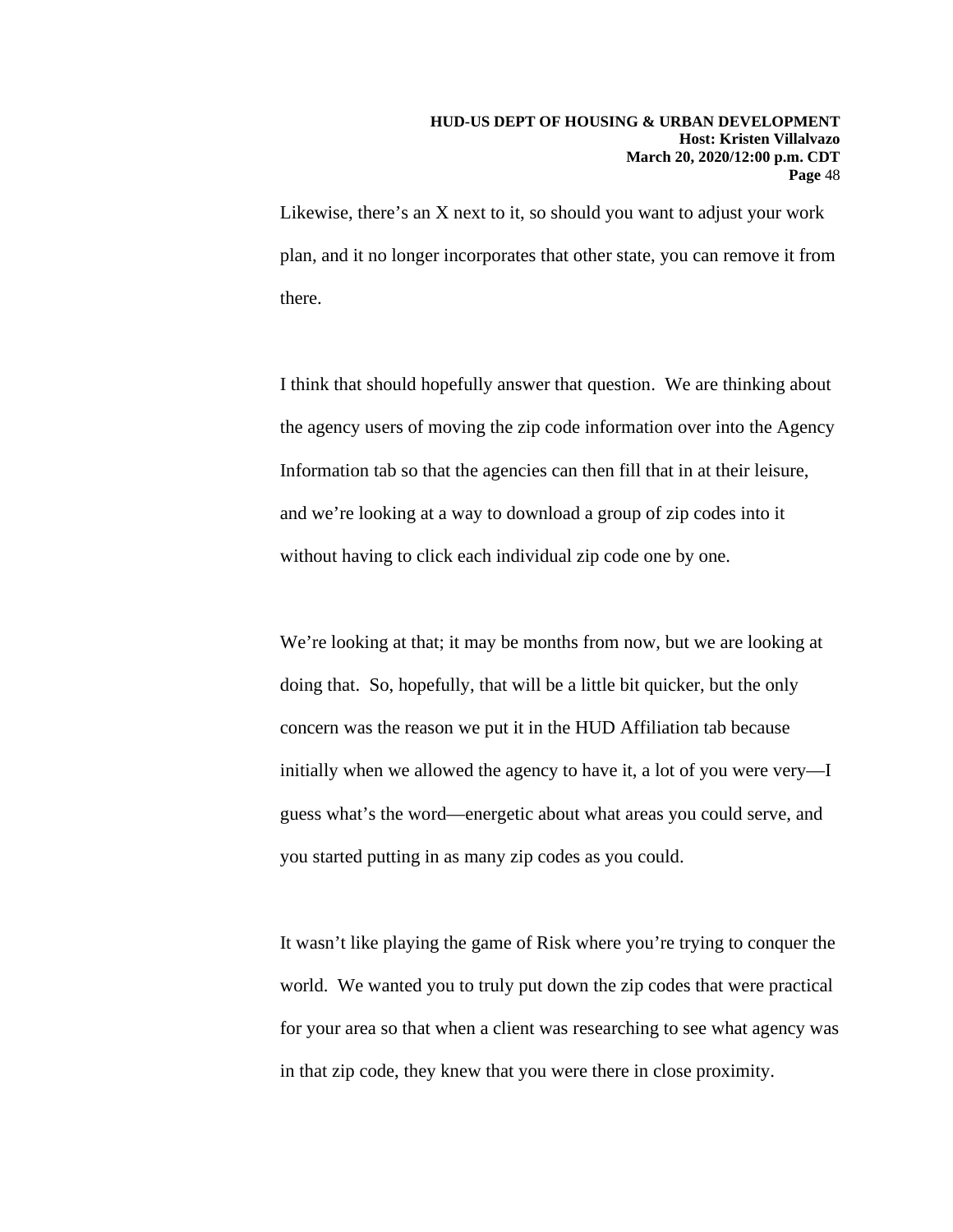So, we had it in the HUD Affiliation so that the POC can look at the work plan to make sure they match. We realize that there's a lot of adjustments that need to be made, and we want to release that back to the agencies to give you control and ownership of that so you can expand it.

The POC will still look at the work plan and match it to make sure you guys didn't get too zealous with it and expanded your area inappropriately, but that's coming down the road. It's one of the new releases that we'll have and are thinking about adding.

So, with that, where can you find this? There's multiple places you'll have this information. One was the one that Virginia had given you about the training; the duplication of what I just presented today is available to you. The other is on the housing counseling website. You should all have this bookmarked, I hope, because that's how you get logged into the housing counseling system.

In here, we have under Find a Topic, we have Improvement Releases. If you click on that, you see the bottom screenshot there that comes up, and you see all the improved releases. You can look at all of those. They're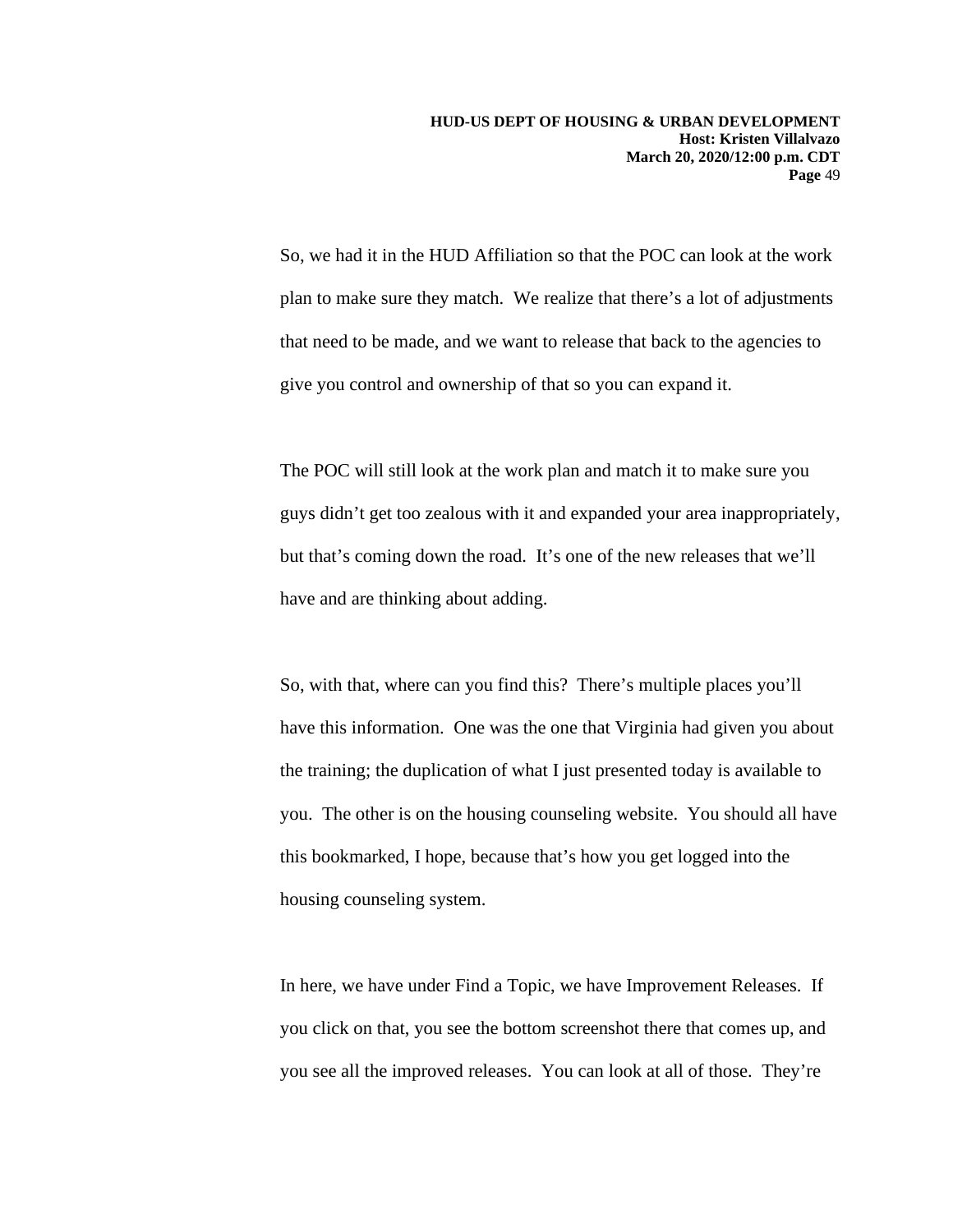all there available. The top one is always the most recent, and it happens to be labeled 14.23. You'll see the same slides that I presented would be there.

So, if you're questioning about a procedure, and you want to go back to it, you can either go to the training site that Virginia has mentioned, or directly to the slides that I talked from, and you can get that information, and review it to make sure you're comfortable with these new features.

With that, Virginia, I am done. Would you like to see if there's any closing questions? I'm going to change the presentation back to you, too.

Virginia Okay. I think—if anybody else has some questions, you can still type them in. Again, if you have them tomorrow morning or something, send them to housing.counseling@hud.gov, and we'll make sure they're taken care of. You can also, of course, as George said, always contact your POC to work through any issues with them.

> Just as a reminder, we will be posting all of this probably next week some time, so you'll have the transcript which will also help you navigate through that.